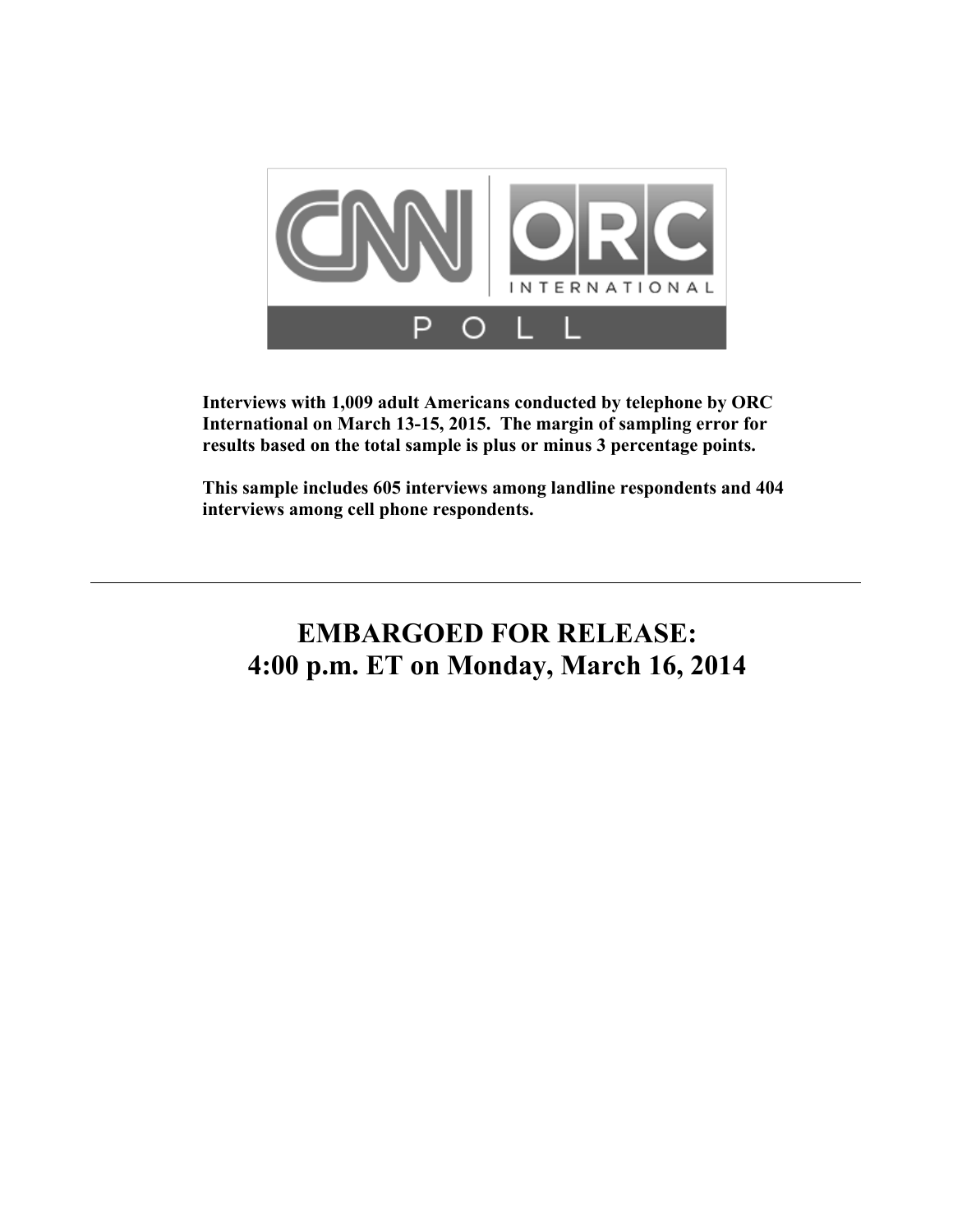8. We'd like to get your overall opinion of some people in the news. As I read each name, please say if you have a favorable or unfavorable opinion of these people -- or if you have never heard of them. (RANDOM ORDER)

|                        | Favor- | Unfavor- | Never    | N <sub>0</sub> |
|------------------------|--------|----------|----------|----------------|
|                        | able   | able     | heard of | opinion        |
| <b>Hillary Clinton</b> |        |          |          |                |
| March 13-15, 2015      | 53%    | 44%      | $1\%$    | $2\%$          |
| November 21-23, 2014   | 59%    | 38%      | $1\%$    | $2\%$          |
| May 29-June 1, 2014    | 55%    | 42%      | $\ast$   | 3%             |
| March 7-9, 2014        | 57%    | 41%      | $\ast$   | $2\%$          |
| October 18-20, 2013    | 59%    | 37%      | $\ast$   | $3\%$          |
| May 17-18, 2013        | 61%    | 36%      | $1\%$    | $2\%$          |
| March 15-17, 2013      | 63%    | 33%      | $1\%$    | 3%             |
| November 16-18, 2012   | 67%    | 28%      | $1\%$    | 4%             |
| May 29-31, 2012        | 67%    | 29%      | $\ast$   | 4%             |
| September 23-35, 2011  | 69%    | 26%      | $\ast$   | 4%             |
| March 11-13, 2011      | 65%    | 31%      | $\ast$   | 4%             |
| January 14-16, 2011    | 66%    | 31%      | $\ast$   | 3%             |
| October 27-30, 2010    | 62%    | 34%      | $\ast$   | 3%             |
| April 9-11, 2010       | 61%    | 35%      | $\ast$   | 5%             |
| January 22-24, 2010    | 62%    | 35%      | $1\%$    | 2%             |
| December 16-20, 2009   | 64%    | 30%      | $1\%$    | $5\%$          |
| October 16-18, 2009    | 65%    | 32%      | $\ast$   | 3%             |
| July 31-Aug. 3, 2009   | 61%    | 35%      | $\ast$   | 4%             |
| April 23-26, 2009      | 64%    | 34%      | $1\%$    | 2%             |
| December 1-2, 2008     | 66%    | 33%      | $\ast$   | $1\%$          |
| August 29-31, 2008     | 58%    | 40%      | $\ast$   | $1\%$          |
| August 23-24, 2008     | 56%    | 40%      | $\ast$   | 4%             |
| July 27-29, 2008       | 56%    | 42%      | $\ast$   | $2\%$          |
| June 26-29, 2008       | 53%    | 44%      | $\ast$   | 3%             |
| April 28-30, 2008      | 51%    | 46%      | $\ast$   | 3%             |
| February 1-3, 2008     | 52%    | 44%      | $\ast$   | $\ast$         |
| January 9-10, 2008     | 53%    | 39%      | $1\%$    | $7\%$          |
| September 7-9, 2007    | 53%    | 39%      | 1%       | $7\%$          |
| June 23-24, 2007       | 51%    | 44%      | $\ast$   | 4%             |
| March 9-11, 2007       | 49%    | 44%      | 2%       | $5\%$          |
| November 3-5, 2006     | 51%    | 40%      | 3%       | $7\%$          |
| September 22-24, 2006  | 50%    | 45%      | 2%       | 4%             |

*CNN/USA TODAY/GALLUP TRENDS ON NEXT PAGE*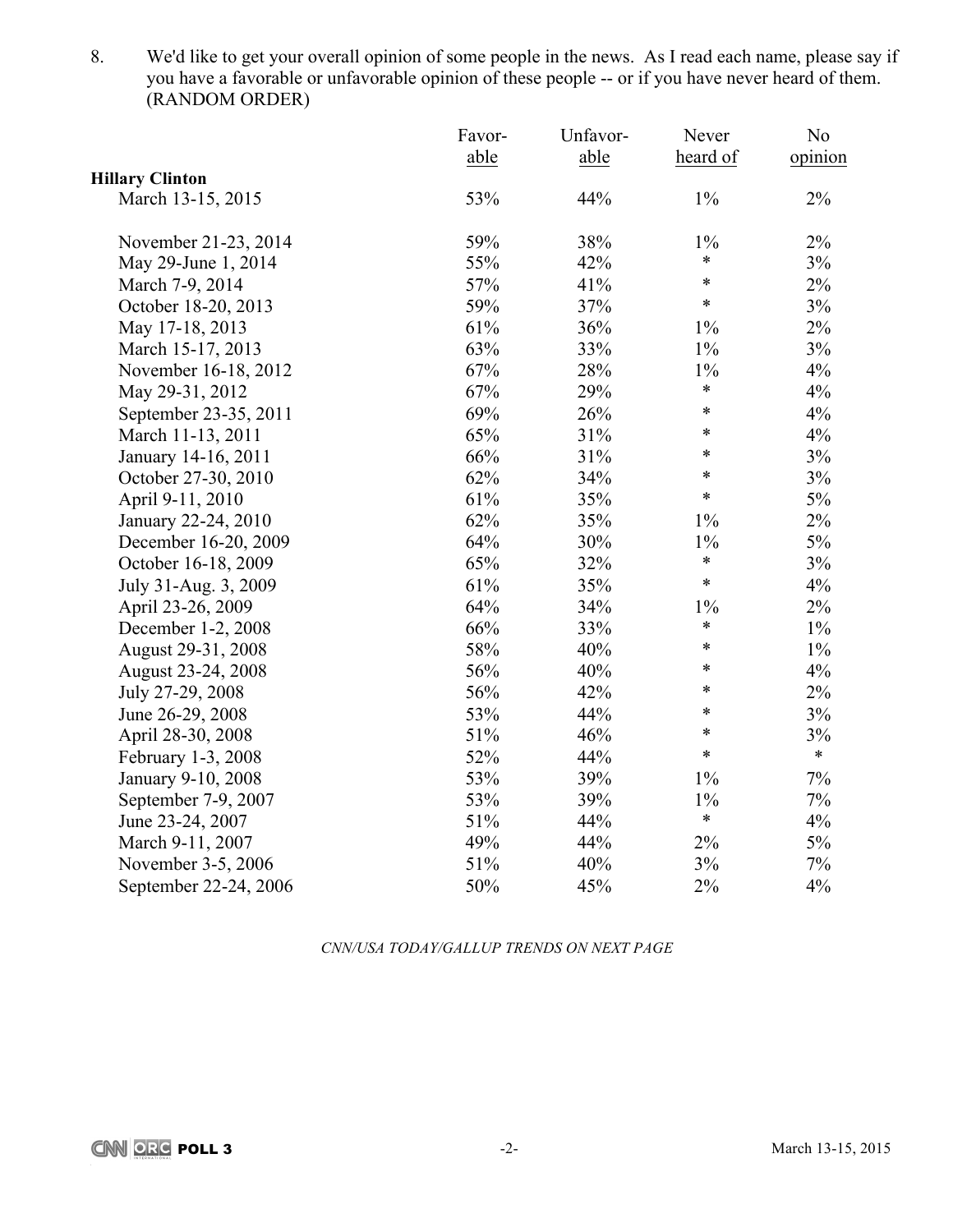# CNN/USA TODAY/GALLUP TRENDS

|                   | Fav. | Unfav. | D <sub>K</sub>           |                    | Fav. | Unfav. | $\underline{\mathbf{D}}\underline{\mathbf{K}}$ |
|-------------------|------|--------|--------------------------|--------------------|------|--------|------------------------------------------------|
| 2006              |      |        |                          | 1997               | 60   | 35     | 5                                              |
| 2006 Apr 21-23    | 50   | 42     | 8                        | 1997 Dec 18-21     | 56   | 38     | 6                                              |
| 2005              |      |        |                          | 1997 Oct 27-29     | 61   | 34     | 5                                              |
| 2005 Oct 21-23    | 54   | 41     | 5                        | 1997 Jun 26-29     | 51   | 42     | 7                                              |
| 2005 Jul 25-28    | 53   | 43     | $\overline{4}$           | 1997 Feb 24-26     | 51   | 42     | 6                                              |
| 2005 May 20-22    | 55   | 39     | 6                        | 1997 Jan 31-Feb 2  | 55   | 39     | 6                                              |
| 2005 Feb 25-27    | 53   | 41     | 6                        | 1997 Jan 10-13     | 56   | 37     | 7                                              |
| 2004              |      |        |                          | 1996               |      |        |                                                |
| 2004 Jul 19-21*   | 56   | 38     | 6                        | 1996 Oct 26-29***  | 49   | 43     | 8                                              |
| 2003              |      |        |                          | 1996 Aug 28-29**   | 51   | 41     | 8                                              |
| 2003 Oct 24-26    | 51   | 44     | 5                        | 1996 Aug 16-18**   | 47   | 48     | 5                                              |
| 2003 Sep 19-21    | 54   | 40     | 6                        | 1996 Aug 5-7**     | 48   | 45     | 7                                              |
| 2003 Jun 27-29*   | 52   | 44     | 4                        | 1996 Jun 18-19     | 46   | 47     | 6                                              |
| 2003 Jun 9-10     | 53   | 43     | $\overline{4}$           | 1996 Mar 15-17     | 47   | 48     | 5                                              |
| 2003 Mar 14-15    | 45   | 46     | 9                        | 1996 Jan 12-15     | 43   | 51     | 6                                              |
| 2002              |      |        |                          | 1995               |      |        |                                                |
| 2002 Dec 16-17    | 48   | 46     | 6                        | 1995 Jul 7-9       | 50   | 44     | 6                                              |
| 2002 Sep 23-26    | 47   | 44     | 9                        | 1995 Mar 17-19     | 49   | 44     | 7                                              |
| 2001              |      |        |                          | 1995 Jan 16-18     | 50   | 44     | 6                                              |
| 2001 Aug 3-5      | 51   | 44     | 5                        | 1994               |      |        |                                                |
| 2001 Mar 5-7      | 44   | 53     | $\mathfrak{Z}$           | 1994 Nov 28-29     | 50   | 44     | 6                                              |
| 2001 Feb 19-21    | 49   | 44     | $\boldsymbol{7}$         | 1994 Sep 6-7       | 48   | 47     | 5                                              |
| 2001 Feb 1-4      | 52   | 43     | 5                        | 1994 Jul 15-17     | 48   | 46     | 6                                              |
| 2000              |      |        |                          | 1994 Apr 23-24     | 56   | 40     | $\overline{4}$                                 |
| 2000 Nov 13-15    | 56   | 39     | 5                        | 1994 Mar 25-27     | 52   | 42     | 6                                              |
| 2000 Oct 25-28    | 52   | 43     | 5                        | 1994 Mar 7-8       | 55   | 40     | 5                                              |
| 2000 Aug 4-5      | 45   | 50     | 5                        | 1994 Jan. 15-17    | 57   | 36     | 7                                              |
| 2000 Feb 4-6      | 55   | 39     | 6                        | 1993               |      |        |                                                |
| 1999              |      |        |                          | 1993 Nov. 2-4      | 58   | 34     | 8                                              |
| 1999 Dec 9-12     | 48   | 48     | $\overline{4}$           | 1993 Sept. 24-26   | 62   | 27     | 11                                             |
| 1999 Sep 23-26    | 56   | 40     | $\overline{4}$           | 1993 Aug. 8-10     | 57   | 33     | 10                                             |
| 1999 Aug 3-4      | 56   | 41     | $\mathfrak{Z}$           | 1993 July 19-21    | 56   | 34     | 10                                             |
| 1999 Jul 22-24    | 62   | 35     | $\mathfrak{Z}$           | 1993 June 5-6      | 50   | 31     | 19                                             |
| 1999 Jun 25-27    | 56   | 42     | $\overline{c}$           | 1993 April 22-24   | 61   | 27     | 12                                             |
| 1999 Mar 5-7      | 65   | 31     | $\overline{\mathbf{4}}$  | 1993 March 22-24   | 61   | 31     | 8                                              |
| 1999 Feb 19-21    | 65   | 30     | 5                        | 1993 Jan. 29-31    | 67   | 22     | 11                                             |
| 1999 Feb 4-8      | 66   | 31     | 3                        | 1992               |      |        |                                                |
| 1998              |      |        |                          | 1992 Nov. 10-11    | 49   | 30     | 21                                             |
| 1998 Dec 28-29    | 67   | 29     | 4                        | 1992 Aug 31-Sept 2 | 56   | 25     | 19                                             |
| 1998 Oct 9-12***  | 63   | 33     | 4                        | 1992 Aug. 19-20    | 48   | 31     | 21                                             |
| 1998 Sep 14-15    | 61   | 33     | 6                        | 1992 July 17-18    | 51   | 24     | 25                                             |
| 1998 Aug 21-23    | 61   | 33     | 6                        | 1992 July 6-8      | 45   | 30     | 25                                             |
| 1998 Aug 10-12    | 60   | 36     | $\overline{\mathcal{A}}$ | 1992 April 20-22   | 38   | 39     | 23                                             |
| 1998 Aug 7-8      | 60   | 35     | 5                        | 1992 March 20-22   | 39   | 26     | 35                                             |
| 1998 Feb 13-15    | 60   | 36     | $\overline{4}$           |                    |      |        |                                                |
| 1998 Jan 30-Feb 1 | 64   | 34     | $\overline{c}$           |                    |      |        |                                                |
| 1998 Jan 24-25    | 61   | 33     | 6                        |                    |      |        |                                                |
| 1998 Jan 23-24    | 60   |        | 5                        |                    |      |        |                                                |
|                   |      | 35     |                          |                    |      |        |                                                |

\*Asked of a half sample. \*\*Based on likely voters. \*\*\*Based on registered voters. 2002-March 2003 WORDING: New York Senator Hillary Rodham Clinton.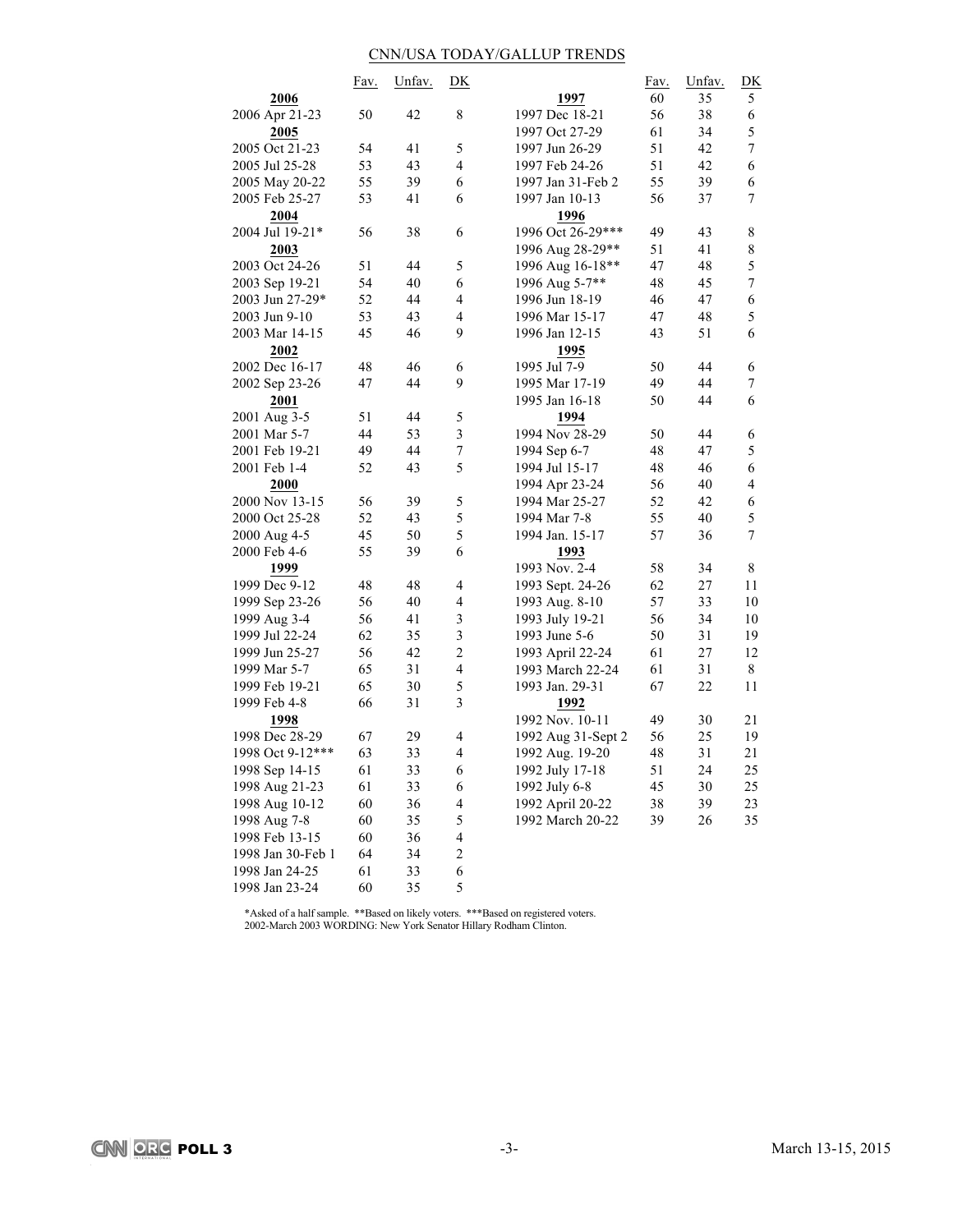8. We'd like to get your overall opinion of some people in the news. As I read each name, please say if you have a favorable or unfavorable opinion of these people -- or if you have never heard of them. (RANDOM ORDER)

| Favor- | Unfavor- | Never    | N <sub>o</sub> |
|--------|----------|----------|----------------|
| able   | able     | heard of | opinion        |
|        |          |          |                |
| 65%    | 31%      | 2%       | 2%             |
| 66%    | 31%      | $1\%$    | 2%             |
| 66%    | 33%      | $\ast$   | $2\%$          |
| 66%    | 31%      | $\ast$   | 3%             |
| 63%    | 33%      | $\ast$   | 3%             |
| 64%    | 33%      | $\ast$   | $4\%$          |
| 60%    | 38%      | $\ast$   | $2\%$          |
| 53%    | 44%      | $\ast$   | $2\%$          |
| 51%    | 46%      | $\ast$   | 3%             |
| 53%    | 43%      | $1\%$    | 3%             |
| 55%    | 42%      | $\ast$   | 3%             |
| 60%    | 36%      | $\ast$   | 3%             |
| 58%    | 36%      | $1\%$    | 5%             |
| 60%    | 37%      | $\ast$   | 3%             |
| 57%    | 38%      | $\ast$   | $4\%$          |
|        |          |          |                |

# CNN/USA TODAY/GALLUP TRENDS

|                   | Fav | Unfav | DK             |                   | Fav | Unfav | DK                       |                  | Fav | Unfav | DK             |
|-------------------|-----|-------|----------------|-------------------|-----|-------|--------------------------|------------------|-----|-------|----------------|
| 2005              |     |       |                | 1998 Aug 10-12    | 60  | 38    | 2                        | 1996 Sep 3-5**   | 59  | 35    | 6              |
| 2005 Oct 21-23    | 60  | 38    | 2              | 1998 Aug 7-8      | 58  | 40    | $\overline{2}$           | 1996 Sep 2-4**   | 61  | 34    | 5              |
| 2005 Feb 4-6      | 56  | 41    | 3              | 1998 Jun 5-7      | 61  | 36    | 3                        | 1996 Sep 2-4**   | 62  | 33    | 5              |
| 2004              |     |       |                | 1998 Mar 20-22    | 60  | 35    | 5                        | 1996 Ag30-Sep1** | 61  | 35    | 4              |
| 2004 Jul 19-21*   | 54  | 43    | 3              | 1998 Mar 16       | 60  | 37    | 3                        | 1996 Aug 28-29** | 60  | 34    | 6              |
| 2004 Jun 21-23    | 53  | 44    | 3              | 1998 Feb 20-22    | 64  | 34    | $\overline{c}$           | 1996 Aug 16-18** | 57  | 41    | 2              |
| 2003              |     |       |                | 1998 Feb 13-15    | 58  | 39    | 3                        | 1996 Aug 14-15** | 58  | 37    | 5              |
| 2003 Jun 9-10     | 54  | 45    | $\mathbf{1}$   | 1998 Jan 30-Feb 1 | 65  | 34    | $\mathbf{1}$             | 1996 Aug 5-7*    | 60  | 37    | 3              |
| 2003 Mar 14-15    | 46  | 51    | 3              | 1998 Jan 28       | 63  | 32    | 5                        | 1996 Jul 18-21   | 62  | 35    | 3              |
| 2002              |     |       |                | 1998 Jan 25-26    | 53  | 43    | 4                        | 1996 Jun 18-19   | 60  | 36    | $\overline{4}$ |
| 2002 Sep 23-26    | 47  | 49    | $\overline{4}$ | 1998 Jan 24-25    | 58  | 39    | 3                        | 1996 May 28-29   | 59  | 38    | 3              |
| 2001              |     |       |                | 1998 Jan 23-24    | 57  | 40    | 3                        | 1996 May 9-12    | 60  | 39    | 1              |
| 2001 Nov 26-27    | 48  | 47    | 5              | 1997              |     |       |                          | 1996 Mar 15-17   | 58  | 38    | 4              |
| 2001 Aug 3-5      | 49  | 48    | 3              | 1997 Dec 18-21    | 58  | 37    | 5                        | 1996 Feb 23-25   | 60  | 37    | 3              |
| 2001 Apr 20-22    | 48  | 50    | $\overline{c}$ | 1997 Oct 27-29    | 62  | 35    | 3                        | 1996 Jan 12-15   | 54  | 44    | $\overline{c}$ |
|                   | 39  | 59    | $\overline{c}$ |                   | 56  | 40    | $\overline{4}$           |                  |     |       |                |
| 2001 Mar 5-7      | 42  | 55    | 3              | 1997 Oct 3-5      | 61  | 35    | $\overline{4}$           | 1995             | 59  | 38    | 3              |
| 2001 Feb 19-21    |     | 48    | $\mathbf{1}$   | 1997 Sep 25-28    |     |       |                          | 1995 Nov 6-8     |     | 41    |                |
| 2001 Feb 1-4      | 51  |       |                | 1997 Sep 6-7      | 63  | 32    | 5                        | 1995 Sep 22-24   | 55  |       | $\overline{4}$ |
| 2000              |     |       |                | 1997 Jul 25-27    | 62  | 35    | 3                        | 1995 Aug 4-7     | 51  | 44    | 5              |
| 2000 Dec 2-4      | 57  | 41    | $\overline{2}$ | 1997 Jun 26-29    | 59  | 37    | $\overline{4}$           | 1995 Jul 7-9     | 57  | 40    | 3              |
| 2000 Nov 13-15    | 57  | 41    | $\overline{2}$ | 1997 Apr 18-20    | 60  | 38    | $\overline{c}$           | 1995 Apr 17-19   | 56  | 42    | 1              |
| 2000 Oct 25-28    | 54  | 44    | $\overline{c}$ | 1997 Mar 24-26    | 63  | 34    | 3                        | 1995 Mar 17-19   | 51  | 45    | $\overline{4}$ |
| 2000 Sep 15-17**  | 46  | 48    | 6              | 1997 Feb 24-26    | 61  | 34    | 5                        | 1995 Jan 16-18   | 56  | 42    | $\overline{c}$ |
| 2000 Aug 18-19    | 48  | 48    | $\overline{4}$ | 1997 Jan 31-Feb 2 | 64  | 32    | $\overline{4}$           | 1994             |     |       |                |
| 2000 Aug 4-5      | 42  | 54    | $\overline{4}$ | 1997 Jan 10-13    | 65  | 31    | 4                        | 1994 Dec 28-30   | 48  | 49    | 3              |
| 2000 Apr 28-30    | 47  | 51    | $\overline{2}$ | 1997 Jan 3-5      | 60  | 36    | 4                        | 1994 Nov 28-29   | 50  | 47    | 3              |
| 1999              |     |       |                | 1996              |     |       |                          | 1994 Sep 6-7     | 47  | 50    | 3              |
| 1999 Dec 9-12     | 45  | 53    | $\overline{2}$ | 1996 Nov 3-4**    | 56  | 40    | 4                        | 1994 Jul 15-17   | 49  | 48    | 3              |
| 1999 Sep 23-26    | 54  | 45    | $\mathbf{1}$   | 1996 Nov 2-3**    | 57  | 38    | 5                        | 1994 Apr 22-24   | 56  | 41    | 3              |
| 1999 Aug 3-4      | 52  | 46    | $\overline{c}$ | 1996 Nov 1-2**    | 58  | 37    | 5                        | 1994 Mar 25-27   | 56  | 40    | $\overline{4}$ |
| 1999 Jul 22-25    | 57  | 41    | $\overline{2}$ | 1996 Oc31-Nv 1**  | 59  | 37    | 4                        | 1994 Mar 7-8     | 59  | 38    | 3              |
| 1999 Jun 25-27    | 48  | 50    | $\overline{c}$ | 1996 Oct 30-31**  | 60  | 37    | $\overline{4}$           | 1994 Jan 15-17   | 60  | 37    | 3              |
| 1999 Apr 30-May 2 | 53  | 45    | $\overline{c}$ | 1996 Oct 26-29**  | 58  | 38    | 4                        | 1994 Jan 6-8     | 62  | 35    | 3              |
| 1999 Apr 13-14    | 51  | 47    | $\overline{c}$ | 1996 Oct 19-20**  | 59  | 36    | 5                        | 1993             |     |       |                |
| 1999 Mar 5-8      | 54  | 43    | 3              | 1996 Oct 18-19**  | 58  | 37    | 5                        | 1993 Nov 19-21   | 55  | 41    | $\overline{4}$ |
| 1999 Feb 19-21    | 55  | 43    | $\overline{c}$ | 1996 Oct 17-18**  | 61  | 34    | 5                        | 1993 Nov 15-16   | 56  | 38    | 6              |
| 1999 Feb 4-8      | 55  | 44    | 1              | 1996 Oct 16-17**  | 58  | 38    | 4                        | 1993 Nov 2-4     | 54  | 42    | 4              |
| 1999 Jan 8-10     | 58  | 40    | $\overline{2}$ | 1996 Oct 15-16**  | 58  | 38    | 4                        | 1993 Sep 24-26   | 63  | 32    | 5              |
| 1998              |     |       |                | 1996 Oct 14-15**  | 59  | 36    | 5                        | 1993 Aug 8-10    | 53  | 42    | 5              |
| 1998 Dec 28-29    | 56  | 42    | $\overline{2}$ | 1996 Oct 13-14**  | 58  | 36    | 6                        | 1993 Jul 19-21   | 51  | 45    | $\overline{4}$ |
| 1998 Dec 4-6      | 56  | 40    | $\overline{4}$ | 1996 Oct 12-13**  | 60  | 35    | 5                        | 1993 Jun 5-6     | 48  | 44    | 8              |
| 1998 Nov 20-22    | 57  | 40    | 3              | 1996 Oct 11-12**  | 62  | 35    | 3                        | 1993 Apr 22-24   | 63  | 32    | 5              |
| 1998 Oct 9-12     | 54  | 43    | 3              | 1996 Oct 5-6**    | 62  | 33    | 5                        | 1993 Jan 29-31   | 65  | 27    | 8              |
| 1998 Sep 14-15    | 51  | 47    | $\overline{2}$ | 1996 Oct 4-5**    | 60  | 34    | 6                        | 1993 Jan 18-19   | 66  | 26    | 8              |
| 1998 Aug 21-23    | 55  | 43    | $\overline{2}$ | 1996 Oct 3-4**    | 58  | 37    | 5                        | 1992             |     |       |                |
| 1998 Aug 20       | 53  | 43    | $\overline{4}$ | 1996 Oct 2-3**    | 60  | 37    | 3                        | 1992 Nov 10-11   | 58  | 35    | 7              |
| 1998 Aug 18       | 55  | 42    | 3              | 1996 Sep 27-29**  | 63  | 33    | $\overline{\mathcal{L}}$ | 1992 Nov 10-11   | 58  | 35    | $\tau$         |
|                   |     |       |                |                   |     |       |                          |                  |     |       |                |

\*Asked of half-sample \*\* Registered voters

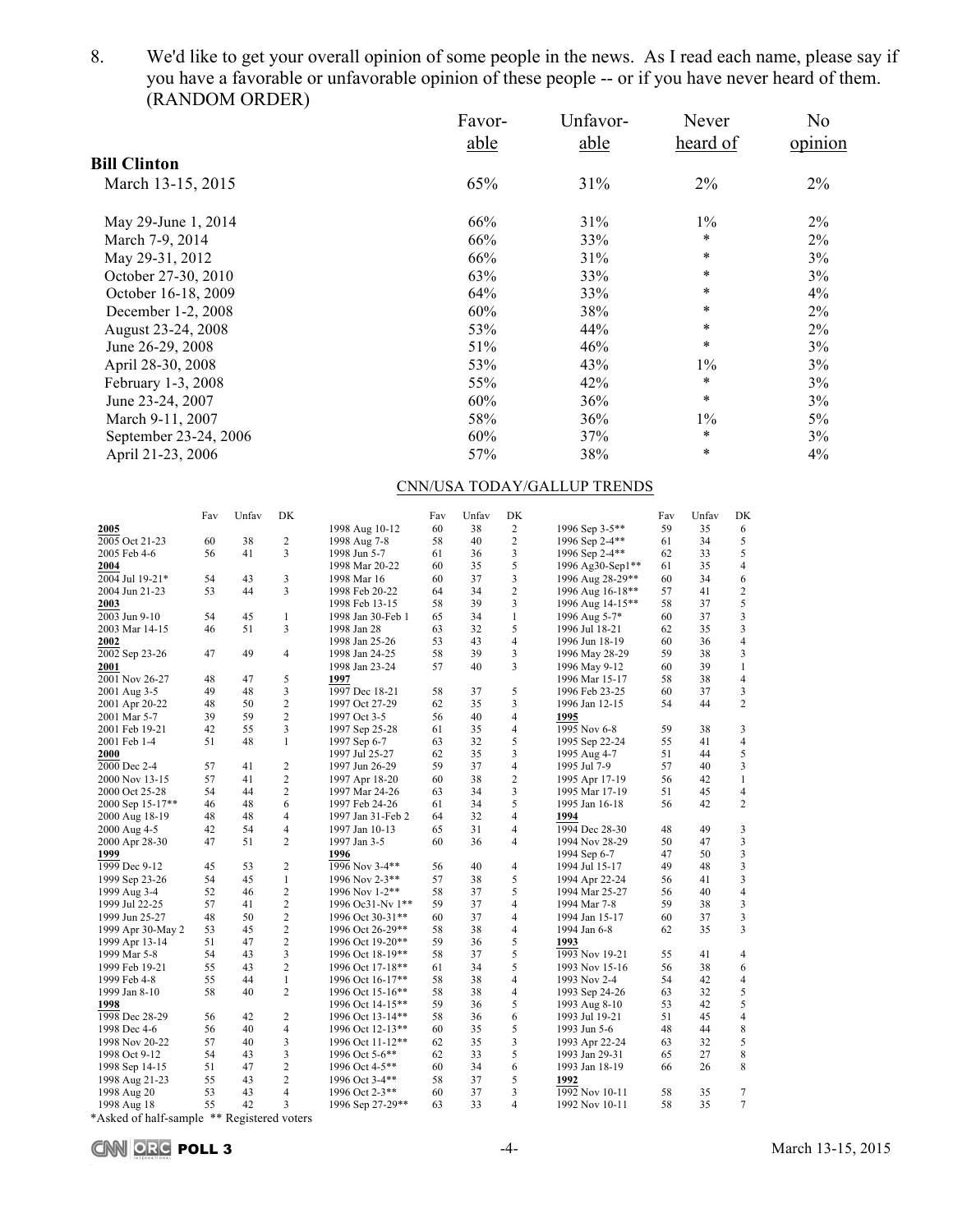23. Thinking about the following characteristics and qualities, please say whether you think it applies or doesn't apply to Hillary Clinton: (RANDOM ORDER)

|                                                 | Applies | Does not<br>apply | No<br>opinion |
|-------------------------------------------------|---------|-------------------|---------------|
| Someone you would be proud to have as president |         |                   |               |
| March 13-15, 2015                               | 57%     | 42%               | $1\%$         |
| March 7-9, 2014*                                | 50%     | 49%               | $1\%$         |
| March 14-16, 2008*                              | 57%     | 42%               | $1\%$         |
| Says what she believes and not what she thinks  |         |                   |               |
| voters want to hear                             |         |                   |               |
| March 13-15, 2015                               | 58%     | 41%               | $1\%$         |
| Oct. 12-14, 2007                                | 54%     | 43%               | 3%            |
| Is honest and trustworthy                       |         |                   |               |
| March 13-15, 2015                               | 50%     | 49%               | $1\%$         |
| March 7-9, 2014                                 | 56%     | 43%               | $1\%$         |
| Oct. 12-14, 2007                                | 51%     | 46%               | 3%            |

\*Asked of half sample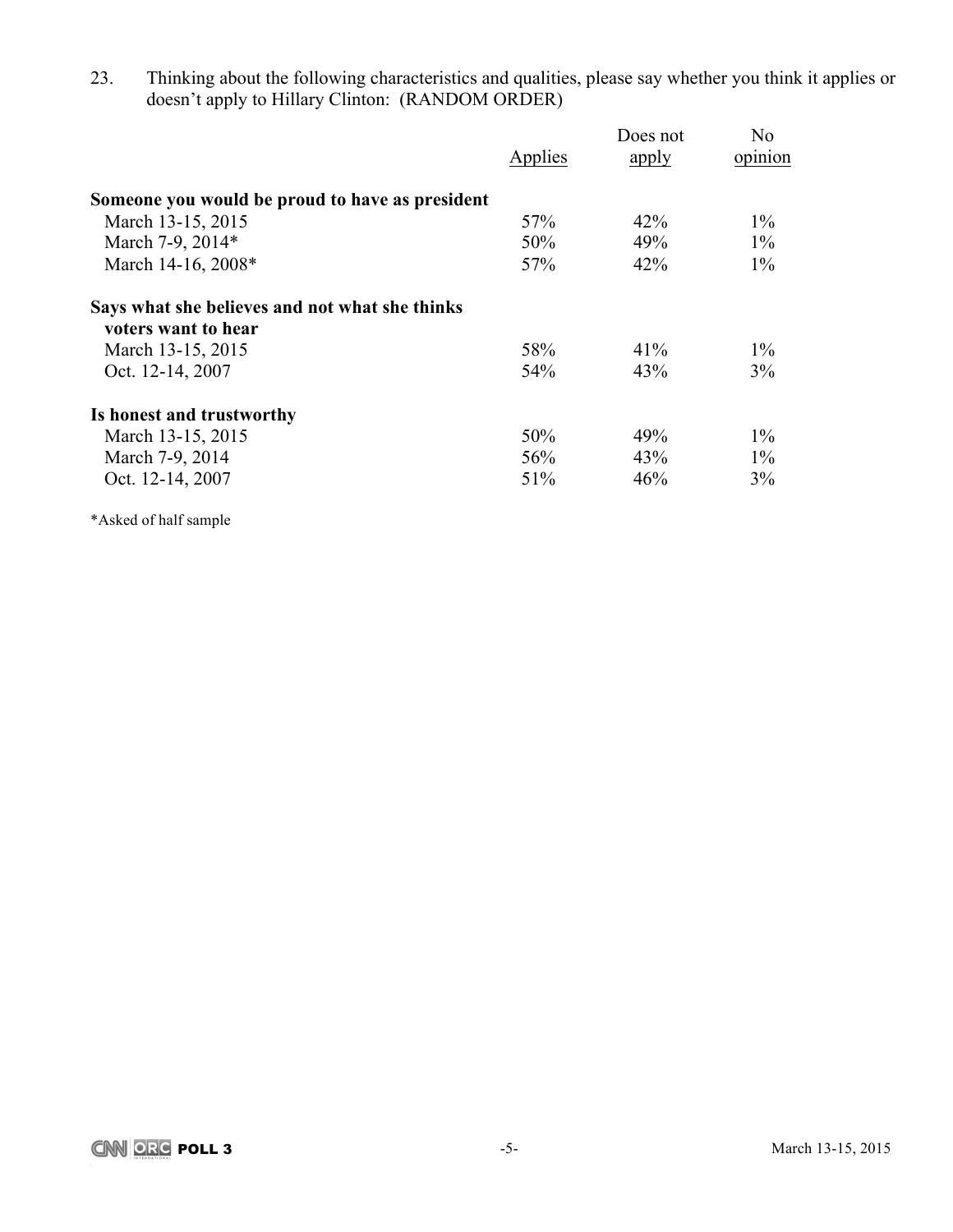25. As you may have heard, Hillary Clinton used a personal email address and home-based server to send and receive emails while she served as Secretary of State rather than using the government's email system. Based on what you have heard or read, how serious a problem is it that Clinton used a private email system while Secretary of State: Is it a very serious problem, somewhat serious, not too serious or not a serious problem at all?

|                              | Mar. 13-15 |
|------------------------------|------------|
|                              | 2015       |
| Very serious                 | 31%        |
| Somewhat serious             | 20%        |
| Not too serious              | 23%        |
| Not a serious problem at all | 25%        |
| No opinion                   | *          |

26. Do you think that Hillary Clinton has or has not done enough to explain why she used a private email system while serving as Secretary of State?

|                     | Mar. 13-15<br>2015 |
|---------------------|--------------------|
| Has done enough     | 46%                |
| Has not done enough | 51%                |
| No opinion          | 3%                 |

27. Do you think that Hillary Clinton has revealed too much about emails she sent or received during her time at the State Department, has revealed too little about those emails, or has revealed about the right amount about those emails?

| Mar. 13-15 |
|------------|
| 2015       |
| $5\%$      |
| 41%        |
| 51%        |
| 3%         |
|            |

28. Do you think Hillary Clinton did or did not do anything wrong by using a personal email address and home-based server to send and receive emails while she served as Secretary of State?

 $5<sub>1</sub>$ 

|                           | Mar. 13-1 |
|---------------------------|-----------|
|                           | 2015      |
| Did do something wrong    | 51%       |
| Did not do anything wrong | 47%       |
| No opinion                | $2\%$     |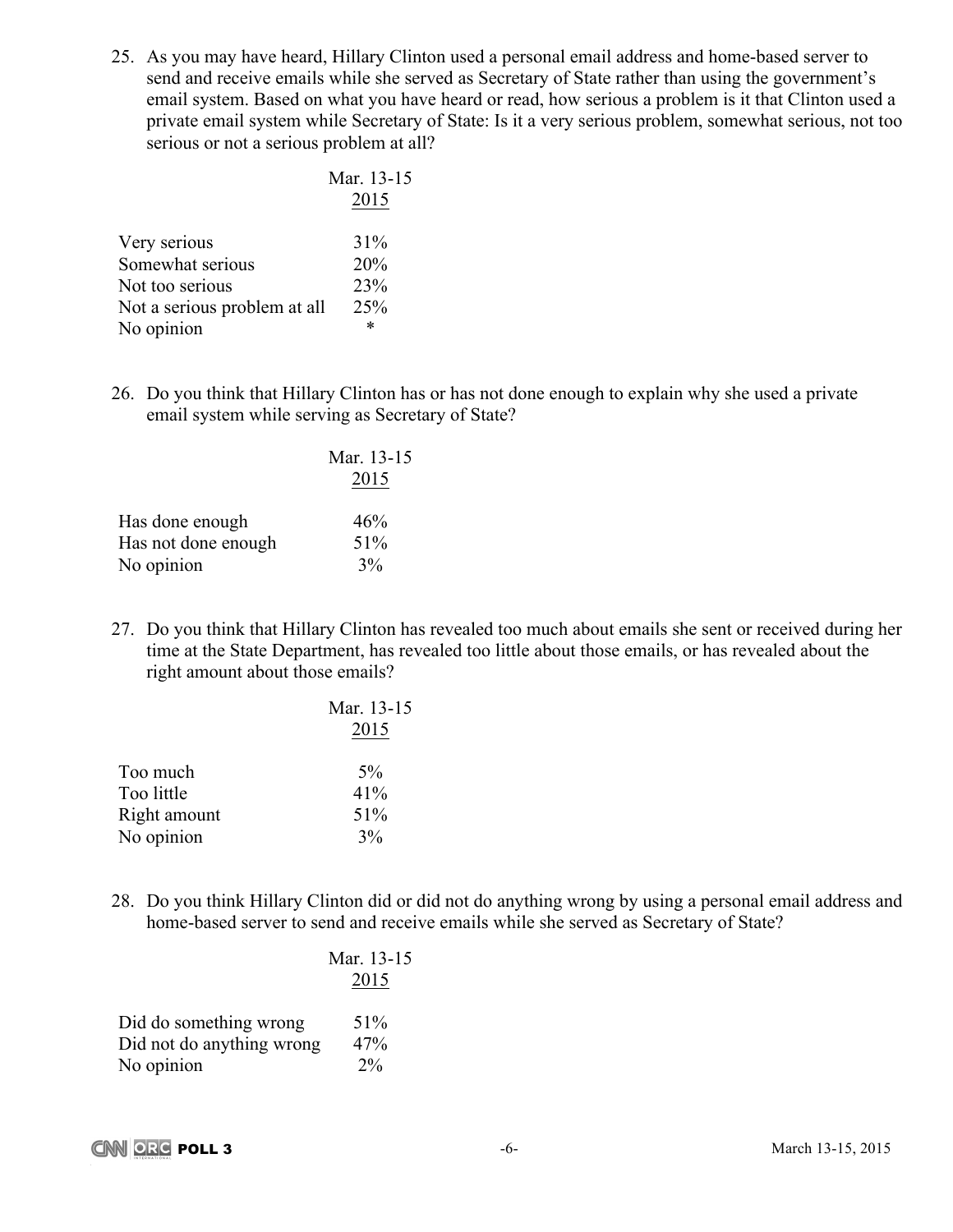29. Which of these statements comes closer to your opinion? (RANDOM ORDER)

|                                                     | Mar. 13-15<br>2015 |
|-----------------------------------------------------|--------------------|
|                                                     |                    |
| The way Clinton handled her email while serving as  |                    |
| Secretary of State is an important indicator of her |                    |
| character and ability to serve as president         | 46%                |
| The way Clinton handled her email while serving as  |                    |
| Secretary of State is not relevant to her character |                    |
| or her ability to serve as president                | 52%                |
| No opinion                                          | $2\%$              |
|                                                     |                    |

# FOR COMPARISON:

|              |                         | CNN/USA TODAY/GALLUP TRENDS |               |
|--------------|-------------------------|-----------------------------|---------------|
|              | Important<br>indicators | Allegations<br>not relevant | No<br>opinion |
| 1994 Mar 7-8 | 42                      | 51                          |               |

*QUESTION WORDING: Which of these statements come closer to your own opinions—The Whitewater allegations are important indicators of Bill Clinton's character and ability to serve as President, or the Whitewater allegations are not relevant to Bill Clinton's ability to serve as President?*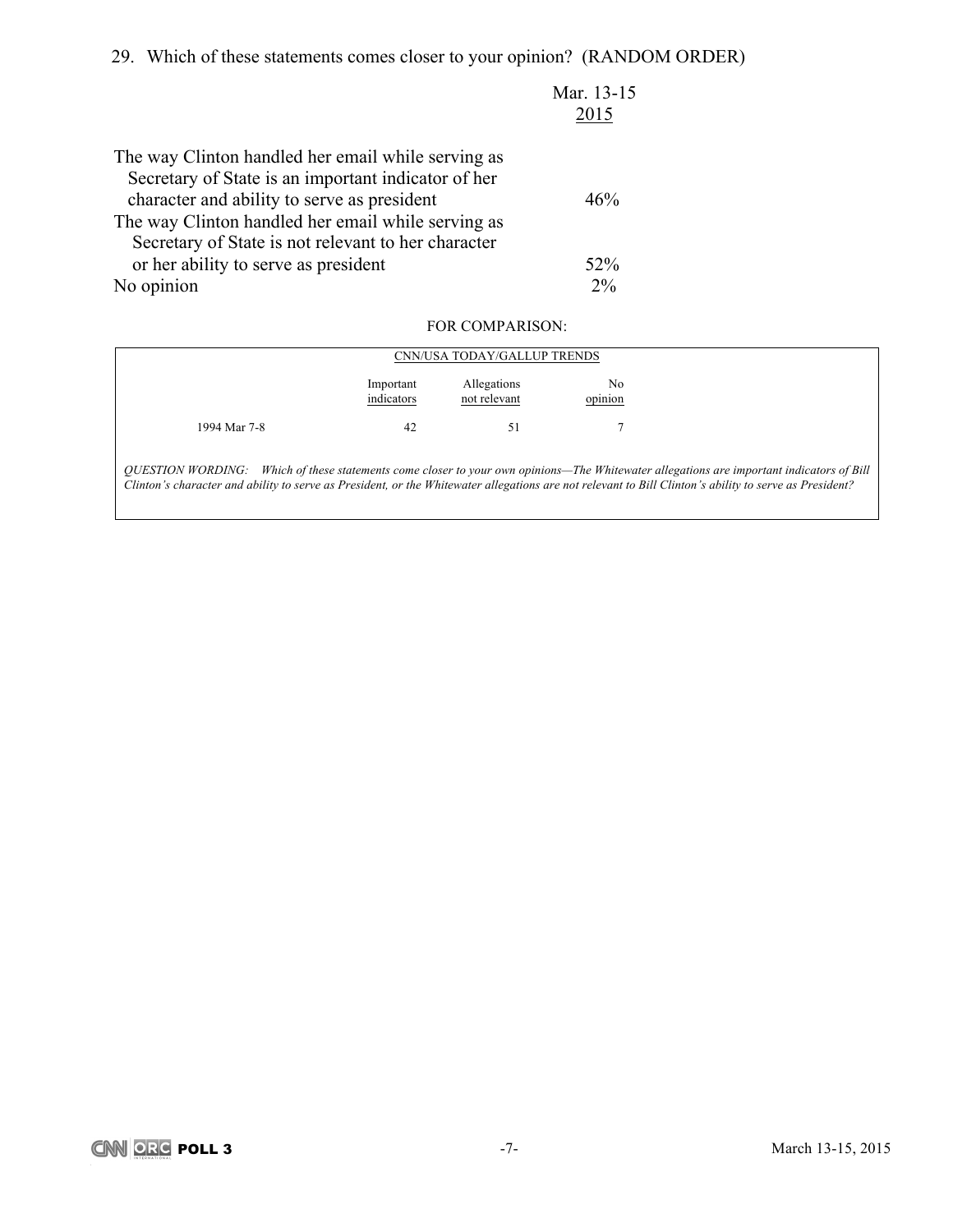# **METHODOLOGY**

A total of 1,009 adults were interviewed by telephone nationwide by live interviewers calling both landline and cell phones. Among the entire sample, 28% described themselves as Democrats, 24% described themselves as Republicans, and 48% described themselves as Independents or members of another party

All respondents were asked questions concerning basic demographics, and the entire sample was weighted to reflect national Census figures for gender, race, age, education, region of country, and telephone usage.

Crosstabs on the following pages only include results for subgroups with enough unweighted cases to produce a sampling error of +/- 8.5 percentage points or less. Some subgroups represent too small a share of the national population to produce crosstabs with an acceptable sampling error. Interviews were conducted among these subgroups, but results for groups with a sampling error larger than +/-8.5 percentage points are not displayed and instead are denoted with "N/A".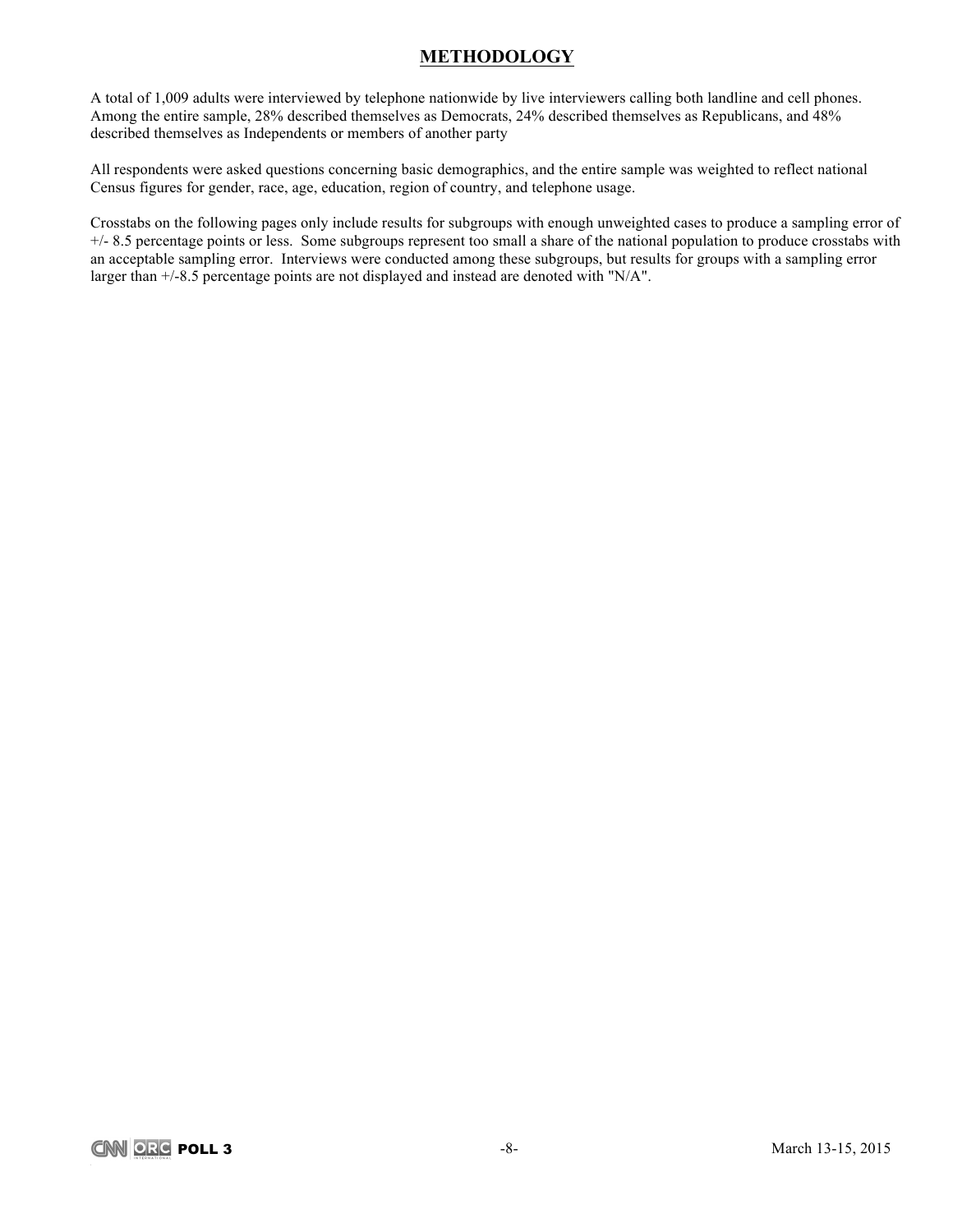CNN/ORC International Poll -- March 13 to 15, 2015 Question 8C We'd like to get your overall opinion of some people in the news. As I read each name, please say if you have a favorable or unfavorable opinion of these people -- or if you have never heard of them.

### C. Hillary Clinton

Base = Total Sample

|                      | Total                | Men                  | Women               | White               | Non-White           |                |                   |              |
|----------------------|----------------------|----------------------|---------------------|---------------------|---------------------|----------------|-------------------|--------------|
| Favorable Opinion    | -----<br>53%         | 46%                  | 60%                 | 43%                 | ---------<br>76%    |                |                   |              |
| Unfavorable Opinion  | 44%                  | 50%                  | 38%                 | 54%                 | 20%                 |                |                   |              |
| Heard of, no opinion | 2%                   | 4%                   | $1\%$               | $1\%$               | 3%                  |                |                   |              |
| Never heard of       | $1\%$                | $^\star$             | $1\%$               | $1\%$               | $\star$             |                |                   |              |
| No opinion           | $\star$              | $\star$              | $^\star$            | $\star$             | $\star$             |                |                   |              |
| Sampling Error       | $+/-3.0$             | $+/-4.5$             | $+/-4.5$            | $+/-3.5$            | $+/-6.5$            |                |                   |              |
|                      |                      | $18-$                | $35 -$              | $50 -$              |                     | Under          | 50 and            |              |
|                      | Total<br>-----       | 34<br>-----          | 49<br>-----         | 64<br>-----         | $65+$<br>-----      | 50<br>-----    | Older<br>------   |              |
| Favorable Opinion    | 53%                  | 59%                  | 57%                 | 51%                 | 43%                 | 58%            | 48%               |              |
| Unfavorable Opinion  | 44%                  | 37%                  | 40%                 | 46%                 | 56%                 | 39%            | 50%               |              |
| Heard of, no opinion | 2%                   | 38                   | 2%                  | 2%                  | $1\%$               | 2%             | 1%                |              |
| Never heard of       | $1\%$                | $\star$              | $1\%$               | $1\%$               | $\star$             | $1\%$          | $1\%$             |              |
| No opinion           | $\star$              | $^\star$             | $\star$             | $1\%$               | $\star$             | $\star$        | $\star$           |              |
| Sampling Error       | $+/-3.0$             | $+/-8.0$             | $+/-7.0$            | $+/-5.5$            | $+/-5.5$            | $+/-5.0$       | $+/-4.0$          |              |
|                      |                      | Under                | \$50K               | No                  | Attended            |                |                   |              |
|                      | Total<br>$--- - - -$ | \$50K<br>$- - - - -$ | or more<br>-------- | College<br>-------- | College<br>-------- |                |                   |              |
| Favorable Opinion    | 53%                  | 60%                  | 50%                 | 57%                 | 51%                 |                |                   |              |
| Unfavorable Opinion  | 44%                  | 37%                  | 48%                 | 41%                 | 46%                 |                |                   |              |
| Heard of, no opinion | 2%                   | 2 <sub>8</sub>       | 1%                  | 2 <sup>8</sup>      | 2 <sup>8</sup>      |                |                   |              |
| Never heard of       | $1\%$                | $1\%$                | $1\%$               | $1\%$               | $1\%$               |                |                   |              |
| No opinion           | $\ast$               | $^\star$             | $\star$             | $\star$             | $\star$             |                |                   |              |
| Sampling Error       | $+/-3.0$             | $+/-5.0$             | $+/-4.5$            | $+/-5.5$            | $+/-3.5$            |                |                   |              |
|                      |                      | $Demo-$              | Indep-              | Repub-              | Lib-                | Mod-           | Conser-           |              |
|                      | Total<br>-----       | crat<br>-----        | endent<br>------    | lican<br>------     | eral<br>-----       | erate<br>----- | vative<br>------- |              |
| Favorable Opinion    | 53%                  | 86%                  | 52%                 | 17%                 | 78%                 | 63%            | 30%               |              |
| Unfavorable Opinion  | 44%                  | 11%                  | 46%                 | 78%                 | 21%                 | 32%            | 69%               |              |
| Heard of, no opinion | 2%                   | 2 <sup>8</sup>       | 2 <sup>8</sup>      | 2 <sup>8</sup>      | $1\%$               | 3%             |                   | 1%           |
| Never heard of       | $1\%$                | $\star$              | $1\%$               | 2 <sup>8</sup>      | $\star$             | $1\%$          |                   | $1\%$        |
| No opinion           | $\star$              | $1\,$ %              | $\star$             | $\star$             | $\star$             | $\star$        | $\star$           |              |
| Sampling Error       | $+/-3.0$             | $+/-6.0$             | $+/-4.5$            | $+/-6.5$            | $+/-6.5$            | $+/-5.0$       | $+/-5.0$          |              |
|                      |                      | North                | Mid-                |                     |                     |                | $Sub-$            |              |
|                      | Total                | east                 | west                | South               | West                | Urban          | urban             | Rural        |
| Favorable Opinion    | -----<br>53%         | -----<br>60%         | -----<br>60%        | -----<br>51%        | -----<br>46%        | -----<br>58%   | -----<br>55%      | -----<br>45% |
| Unfavorable Opinion  | 44%                  | 40%                  | 40%                 | 46%                 | 48%                 | 38%            | 43%               | 51%          |
| Heard of, no opinion | 2%                   | $\star$              | $\star$             | $1\,$               | 6%                  | 3%             | 18                | $2\,$ $\,$   |
| Never heard of       | $1\%$                | $\ast$               | $\ast$              | 2%                  | $\ast$              | $1\%$          | 1%                | 1%           |
| No opinion           | $\star$              | $\ast$               | $1\%$               | $\star$             | $\star$             | $\star$        | $\star$           | $1\%$        |
| Sampling Error       | $+/-3.0$             | $+/-6.5$             | $+/-6.5$            | $+/-5.5$            | $+/-6.5$            | $+/-5.5$       | $+/-5.0$          | $+/-6.5$     |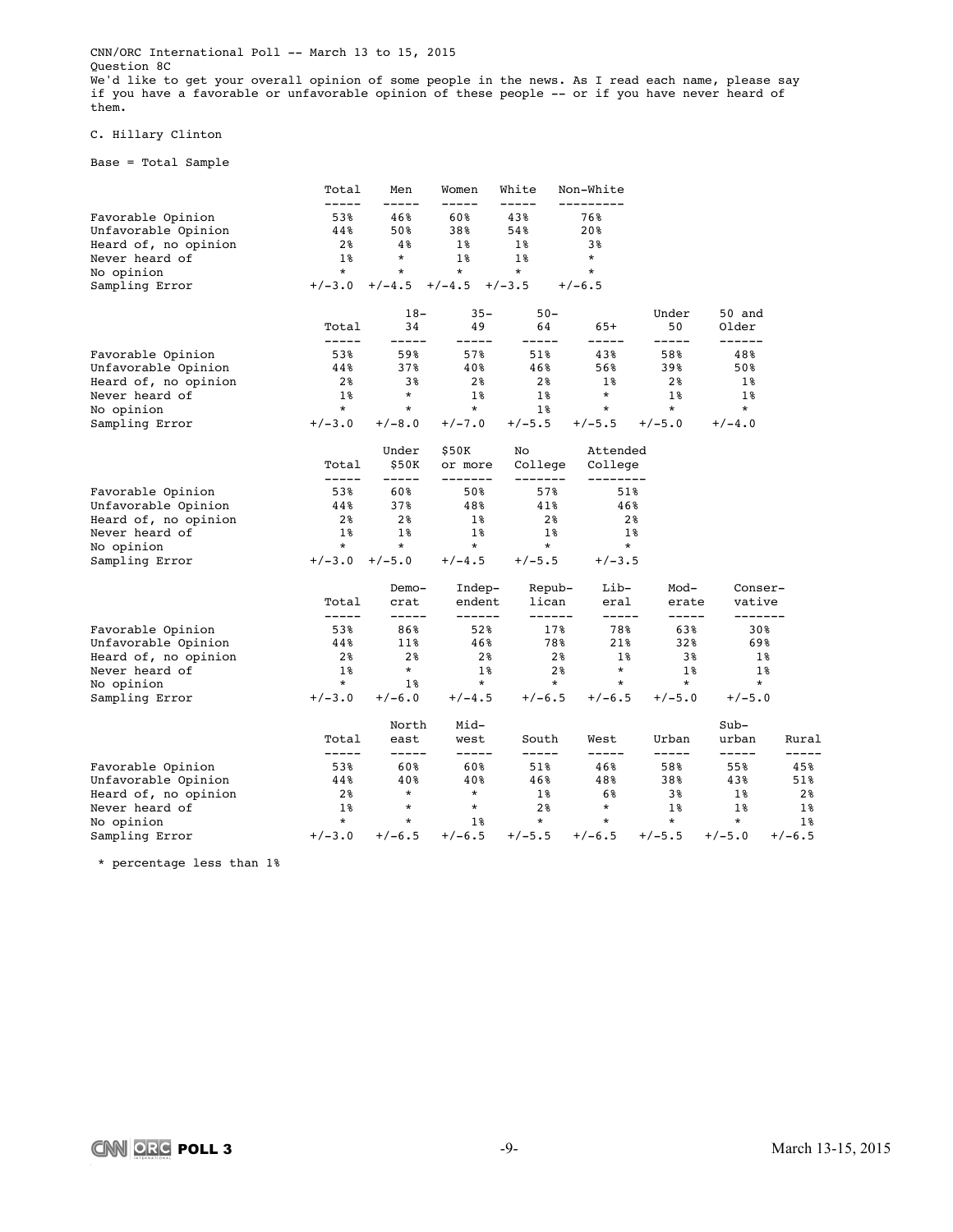CNN/ORC International Poll -- March 13 to 15, 2015 Question 8D We'd like to get your overall opinion of some people in the news. As I read each name, please say if you have a favorable or unfavorable opinion of these people -- or if you have never heard of them.

### D. Bill Clinton

Base = Total Sample

|                      | Total                | Men                  | Women               | White              | Non-White           |                |                   |              |
|----------------------|----------------------|----------------------|---------------------|--------------------|---------------------|----------------|-------------------|--------------|
| Favorable Opinion    | -----<br>65%         | 66%                  | 65%                 | 57%                | ---------<br>83%    |                |                   |              |
| Unfavorable Opinion  | 31%                  | 31%                  | 31%                 | 39%                | 11%                 |                |                   |              |
| Heard of, no opinion | 2%                   | 2 <sup>8</sup>       | 2 <sup>8</sup>      | 2 <sup>8</sup>     | 2 <sup>8</sup>      |                |                   |              |
| Never heard of       | 2%                   | $1\%$                | 2 <sub>8</sub>      | $1\%$              | 3%                  |                |                   |              |
| No opinion           | $\star$              | $\star$              | $^\star$            | $\star$            | $1\%$               |                |                   |              |
| Sampling Error       | $+/-3.0$             | $+/-4.5$             | $+/-4.5$            | $+/-3.5$           | $+/-6.5$            |                |                   |              |
|                      |                      | $18-$                | $35 -$              | $50 -$             |                     | Under          | 50 and            |              |
|                      | Total<br>-----       | 34<br>-----          | 49<br>-----         | 64<br>-----        | $65+$<br>-----      | 50<br>-----    | Older<br>------   |              |
| Favorable Opinion    | 65%                  | 71%                  | 73%                 | 62%                | 49%                 | 72%            | 57%               |              |
| Unfavorable Opinion  | 31%                  | 22%                  | 26%                 | 34%                | 48%                 | 24%            | 40%               |              |
| Heard of, no opinion | 2%                   | 38                   | 1%                  | 2%                 | 2%                  | 2%             | 2%                |              |
| Never heard of       | 2%                   | 3%                   | $\star$             | $1\%$              | $1\%$               | 2 <sup>8</sup> | $1\%$             |              |
| No opinion           | $\star$              | $1\%$                | $\star$             | $\star$            | $\star$             | $\star$        | $\star$           |              |
| Sampling Error       | $+/-3.0$             | $+/-8.0$             | $+/-7.0$            | $+/-5.5$           | $+/-5.5$            | $+/-5.0$       | $+/-4.0$          |              |
|                      |                      | Under                | \$50K               | No                 | Attended            |                |                   |              |
|                      | Total<br>$--- - - -$ | \$50K<br>$- - - - -$ | or more<br>-------- | College<br>------- | College<br>-------- |                |                   |              |
| Favorable Opinion    | 65%                  | 63%                  | 69%                 | 63%                | 67%                 |                |                   |              |
| Unfavorable Opinion  | 31%                  | 31%                  | 30%                 | 32%                | 30%                 |                |                   |              |
| Heard of, no opinion | 2%                   | 3%                   | 1%                  | 3%                 | 2 <sup>8</sup>      |                |                   |              |
| Never heard of       | 2 <sup>8</sup>       | 3%                   | $\star$             | 2 <sup>8</sup>     | $1\%$               |                |                   |              |
| No opinion           | $\ast$               | $^\star$             | $\ast$              | $\star$            | $\star$             |                |                   |              |
| Sampling Error       | $+/-3.0$             | $+/-5.0$             | $+/-4.5$            | $+/-5.5$           | $+/-3.5$            |                |                   |              |
|                      |                      | $Demo-$              | Indep-              | Repub-             | Lib-                | Mod-           | Conser-           |              |
|                      | Total<br>-----       | crat<br>-----        | endent<br>------    | lican<br>------    | eral<br>-----       | erate<br>----- | vative<br>------- |              |
| Favorable Opinion    | 65%                  | 89%                  | 65%                 | 36%                | 85%                 | 75%            | 42%               |              |
| Unfavorable Opinion  | 31%                  | 8%                   | 31%                 | 60%                | 11%                 | 21%            | 54%               |              |
| Heard of, no opinion | 2%                   | 2 <sup>8</sup>       | 2 <sub>8</sub>      | 3 <sup>8</sup>     | $1\,$ $\,$          | 3%             |                   | 3%           |
| Never heard of       | 2 <sup>8</sup>       | $\star$              | 2%                  | 2 <sup>8</sup>     | 4%                  | $1\%$          |                   | $1\%$        |
| No opinion           | $\star$              | $1\,$ %              | $\star$             | $\star$            | $\star$             | $\star$        | $\star$           |              |
| Sampling Error       | $+/-3.0$             | $+/-6.0$             | $+/-4.5$            | $+/-6.5$           | $+/-6.5$            | $+/-5.0$       | $+/-5.0$          |              |
|                      |                      | North                | Mid-                |                    |                     |                | $Sub-$            |              |
|                      | Total                | east                 | west                | South              | West                | Urban          | urban             | Rural        |
| Favorable Opinion    | -----<br>65%         | -----<br>70 %        | -----<br>72%        | -----<br>59%       | -----<br>65%        | -----<br>74%   | -----<br>67%      | -----<br>51% |
| Unfavorable Opinion  | 31%                  | 29%                  | 26%                 | 35%                | 31%                 | 23%            | 31%               | 45%          |
| Heard of, no opinion | 2%                   | 1%                   | 1%                  | 38                 | 3%                  | 2 <sub>8</sub> | 18                | 3%           |
| Never heard of       | 2%                   | $\star$              | $\star$             | 3%                 | 2 <sub>8</sub>      | $1\%$          | 1%                | $1\,$        |
| No opinion           | $\star$              | $1\%$                | $\star$             | $\star$            | $\star$             | $\star$        | $\star$           | $\star$      |
| Sampling Error       | $+/-3.0$             | $+/-6.5$             | $+/-6.5$            | $+/-5.5$           | $+/-6.5$            | $+/-5.5$       | $+/-5.0$          | $+/-6.5$     |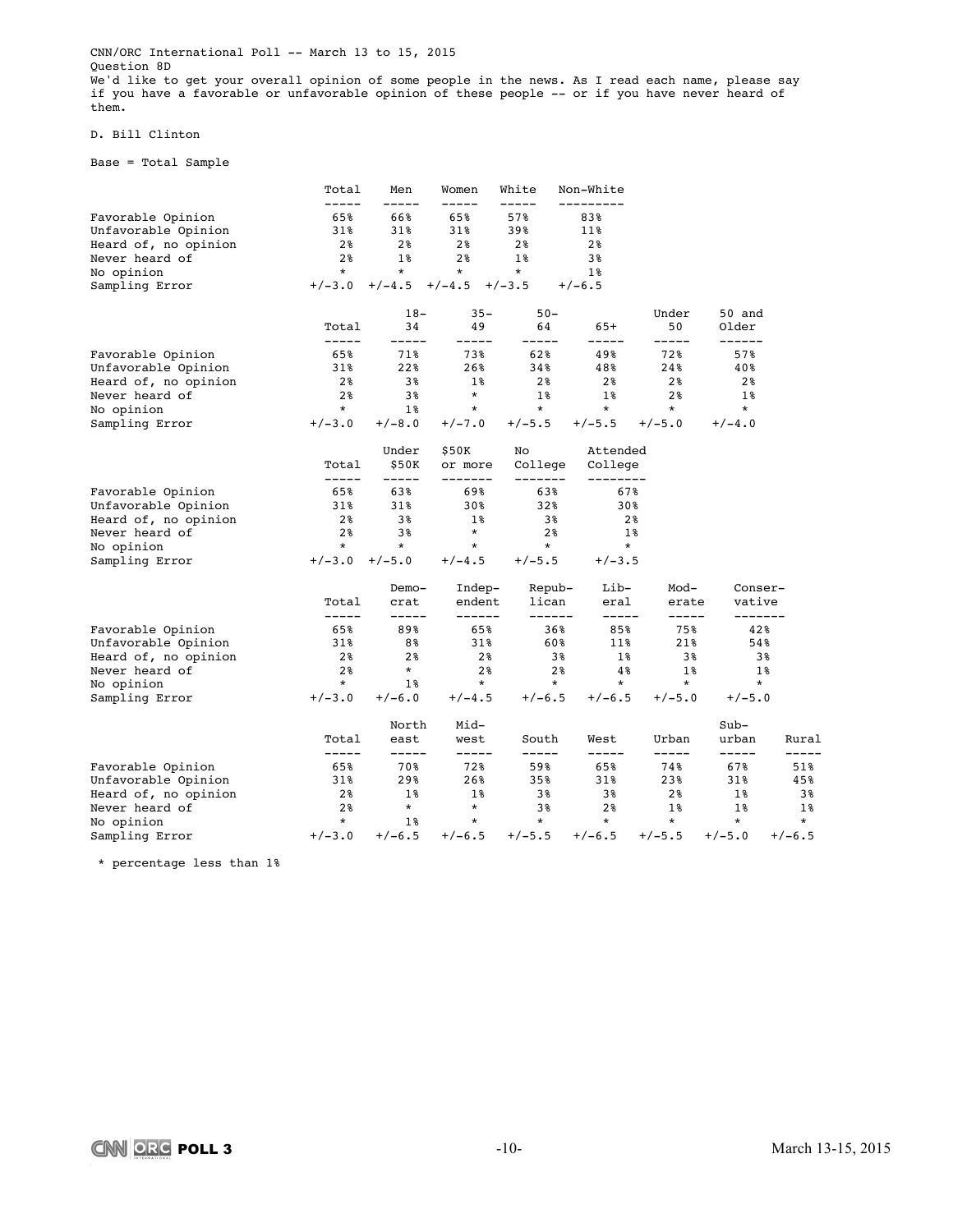CNN/ORC International Poll -- March 13 to 15, 2015 Question 23A Thinking about the following characteristics and qualities, please say whether you think it applies or doesn't apply to Hillary Clinton:

A. Someone you would be proud to have as president

Base = Total Sample

|                    | Total           | Men               | Women                               | White                  | Non-White                                    |                   |                      |                |
|--------------------|-----------------|-------------------|-------------------------------------|------------------------|----------------------------------------------|-------------------|----------------------|----------------|
| Yes, applies       | 57%             |                   | 50% 64% 47%                         |                        | 81%                                          |                   |                      |                |
| No, does not apply | 42%             |                   | 49% 35% 53%                         |                        | 18%                                          |                   |                      |                |
| No opinion         | $1\%$           |                   | $1\%$ * *                           |                        | $1\%$                                        |                   |                      |                |
| Sampling Error     |                 |                   | $+/-3.0$ $+/-4.5$ $+/-4.5$ $+/-3.5$ |                        | $+/-6.5$                                     |                   |                      |                |
|                    |                 | $18 -$            | $35 -$                              | $50 -$                 |                                              | Under             | 50 and               |                |
|                    | Total           | 34<br>-----       |                                     | $- - - - -$            | 49 64 65+<br>$--- - - -$                     | 50<br>-----       | Older<br>------      |                |
| Yes, applies       | 578             | 65%               | 59%                                 | 54%                    |                                              | 45% 63%           | 50%                  |                |
| No, does not apply | 42%             | 33%               | 41%                                 | 45%                    | 55%                                          | 37%               | $49\%$               |                |
| No opinion         |                 |                   |                                     |                        | $1\%$ $1\%$ $\star$ $1\%$ $1\%$ $1\%$        |                   | $1\,$ $8$            |                |
| Sampling Error     | $+/-3.0$        | $+/-8.0$          |                                     | $+/-7.0$ $+/-5.5$      |                                              | $+/-5.5$ $+/-5.0$ | $+/-4.0$             |                |
|                    |                 | Under             | \$50K                               |                        | No Attended                                  |                   |                      |                |
|                    | Total           | \$50K<br>-----    | or more<br>-------                  |                        | College College<br>--------                  |                   |                      |                |
| Yes, applies       |                 | 57% 63%           | 54%                                 | -------<br>59%         | 56%                                          |                   |                      |                |
| No, does not apply | 42%             | 37%               | 45%                                 | $40\%$                 | $44\%$                                       |                   |                      |                |
| No opinion         | $1\,$ $8$       | $\star$           | $1\,$ %                             |                        | $1\%$ *                                      |                   |                      |                |
| Sampling Error     |                 | $+/-3.0$ $+/-5.0$ | $+/-4.5$                            | $+/-5.5$               | $+/-3.5$                                     |                   |                      |                |
|                    |                 | Demo-             |                                     | Indep- Repub-          | Lib-                                         | Mod-              | Conser-              |                |
|                    | Total<br>-----  | crat<br>-----     | ------                              | endent lican<br>------ | eral<br>$--- - - -$                          | erate<br>-----    | vative<br>-------    |                |
| Yes, applies       | 57%             | 89%               | 58%                                 | 18%                    | 83%                                          | 71%               | 27%                  |                |
| No, does not apply | 42%             | 11%               | 41%                                 | 82%                    | 14%                                          | 29%               | 73%                  |                |
| No opinion         | $1\,$ %         | $\star$           |                                     |                        | $1\%$ * 2\% 1\%                              |                   | $\star$              |                |
| Sampling Error     |                 |                   |                                     |                        | $+/-3.0$ $+/-6.0$ $+/-4.5$ $+/-6.5$ $+/-6.5$ | $+/-5.0$          | $+/-5.0$             |                |
|                    |                 | North             | Mid-                                |                        |                                              |                   | $Sub-$               |                |
|                    | Total<br>------ | east<br>-----     | west<br>-----                       | South<br>-----         | West<br>-----                                | Urban<br>-----    | urban<br>$- - - - -$ | Rural<br>----- |
| Yes, applies       | 57%             | 62 \$             | 63%                                 | 54%                    | 52%                                          | 66%               | 55%                  | 48%            |
| No, does not apply | 42%             | 37% 36%           |                                     |                        | 45% 48%                                      | 34%               | 44%                  | 52%            |
| No opinion         | $1\,$ $8$       | $1\,$ %           | $1\,$ %                             | $1\,$ $\,$             | $*$                                          | $\star$           | 1 <sup>8</sup>       | $\star$        |
| Sampling Error     |                 | $+/-3.0$ $+/-6.5$ | $+/-6.5$                            |                        | $+/-5.5$ $+/-6.5$ $+/-5.5$ $+/-5.0$          |                   |                      | $+/-6.5$       |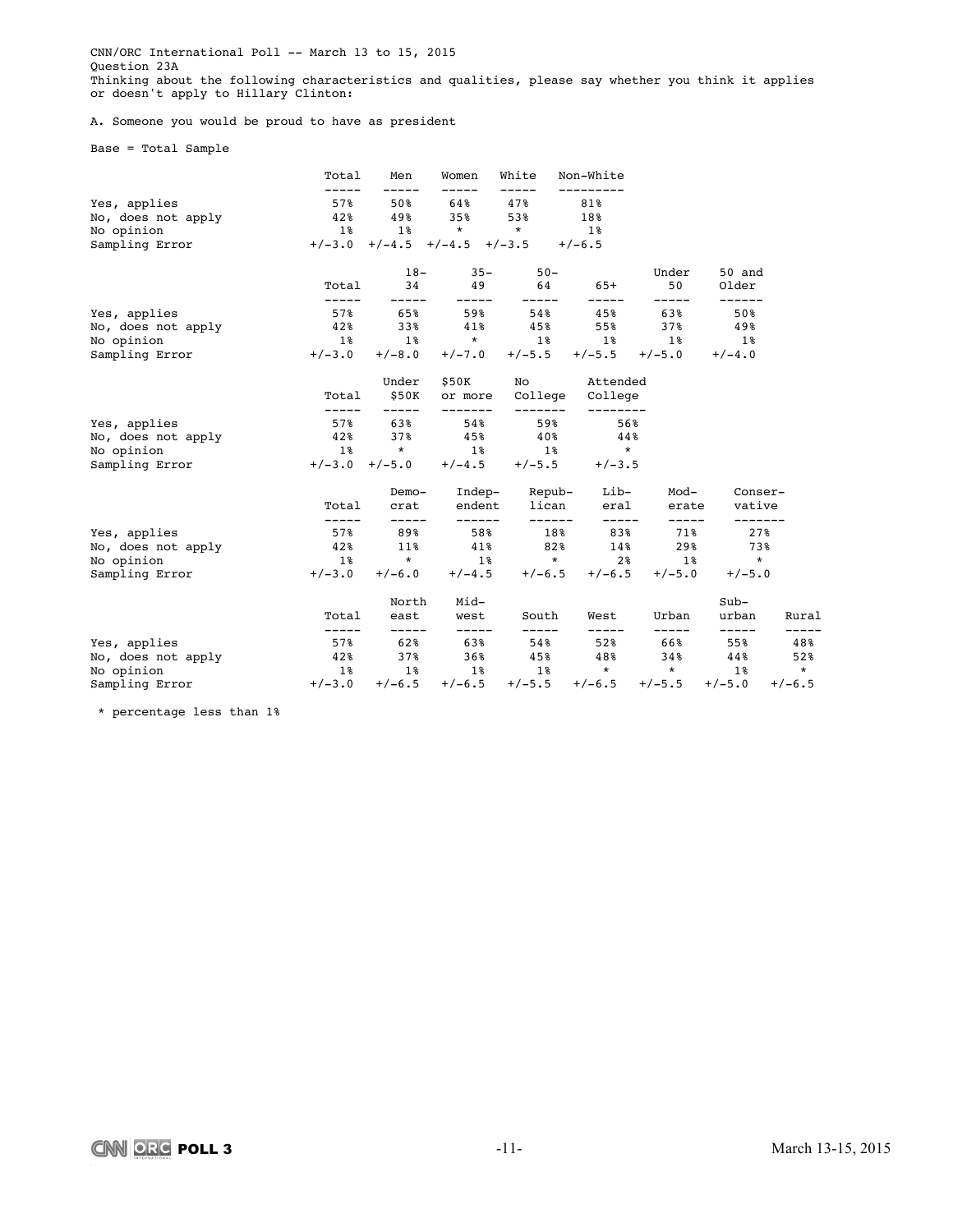CNN/ORC International Poll -- March 13 to 15, 2015 Question 23B Thinking about the following characteristics and qualities, please say whether you think it applies or doesn't apply to Hillary Clinton:

B. Says what she believes and not what she thinks voters want to hear

Base = Total Sample

|                              | Total        | Men                | Women                               | White            | Non-White                                    |                   |                    |              |
|------------------------------|--------------|--------------------|-------------------------------------|------------------|----------------------------------------------|-------------------|--------------------|--------------|
|                              |              |                    |                                     |                  |                                              |                   |                    |              |
| Yes, applies                 | 58%          | 44%                | 55% 62%<br>37%                      | 52%              | 71%<br>28%                                   |                   |                    |              |
| No, does not apply           | 41%          |                    | 1% 1%                               | 47%              |                                              |                   |                    |              |
| No opinion<br>Sampling Error | $1\,$ s      | $1\,$              | $+/-3.0$ $+/-4.5$ $+/-4.5$ $+/-3.5$ |                  | $1\,$ %<br>$+/-6.5$                          |                   |                    |              |
|                              |              |                    |                                     |                  |                                              |                   |                    |              |
|                              |              | $18-$              | $35 -$                              | $50 -$           |                                              | Under             | 50 and             |              |
|                              | Total        | 34<br>-----        | -----                               | $- - - - -$      | 49 64 65+<br>$- - - - -$                     | 50<br>-----       | Older<br>------    |              |
| Yes, applies                 | 58%          | 59%                |                                     | 57% 64%          |                                              | 50% 58%           | 58%                |              |
| No, does not apply           | 41%          | 41%                |                                     |                  | $43\%$ $35\%$ $47\%$ $42\%$                  |                   | 40%                |              |
| No opinion                   |              | $1\%$ * $1\%$      |                                     |                  | $1\%$ 3% $*$                                 |                   | 2 <sup>8</sup>     |              |
| Sampling Error               |              | $+/-3.0 +/-8.0$    |                                     |                  | $+/-7.0$ $+/-5.5$ $+/-5.5$ $+/-5.0$          |                   | $+/-4.0$           |              |
|                              |              | Under              | \$50K                               |                  | No Attended                                  |                   |                    |              |
|                              | Total        | \$50K              | or more                             | College          | College                                      |                   |                    |              |
| Yes, applies                 | -----        | -----<br>58% 60%   | -------<br>58%                      | --------<br>66%  | --------<br>52%                              |                   |                    |              |
| No, does not apply           |              | $41\%$ 39% $41\%$  |                                     | 338              | 47%                                          |                   |                    |              |
| No opinion                   |              |                    |                                     |                  | 1% 1% 1% 1% 1%                               |                   |                    |              |
| Sampling Error               |              |                    | $+/-3.0$ $+/-5.0$ $+/-4.5$          | $+/-5.5$         | $+/-3.5$                                     |                   |                    |              |
|                              |              | Demo-              |                                     | Indep- Repub-    | Lib-                                         | Mod-              | Conser-            |              |
|                              | Total        | crat               |                                     | endent lican     | eral                                         | erate             | vative             |              |
| Yes, applies                 | -----<br>58% | -----<br>77%       | ------<br>56%                       | ------<br>$40\%$ | $------$<br>70웡                              | -----<br>63%      | -------<br>46%     |              |
| No, does not apply           | 41%          | 22%                | 43%                                 | 59%              |                                              | 29%<br>36%        | 53%                |              |
| No opinion                   |              |                    |                                     |                  | 1% 1% 1% 1% 1% 1%                            |                   | $1\,$ $\,$         |              |
| Sampling Error               |              |                    |                                     |                  | $+/-3.0$ $+/-6.0$ $+/-4.5$ $+/-6.5$ $+/-6.5$ | $+/-5.0$          | $+/-5.0$           |              |
|                              |              | North              | Mid-                                |                  |                                              |                   | $Sub-$             |              |
|                              | Total        | east               | west                                | South            | West                                         | Urban             | urban              | Rural        |
| Yes, applies                 | -----<br>58% | $- - - - -$<br>61% | -----<br>71%                        | -----<br>578     | $- - - - -$<br>$45\%$                        | -----<br>59%      | $--- - - -$<br>61% | -----<br>55% |
| No, does not apply           | 41%          | $36\%$             | 29%                                 | 42%              |                                              | 54% 40%           | 38%                | 44%          |
| No opinion                   | $1\,$ $8$    | 3%                 | $\star$                             |                  | $1\%$ $1\%$                                  | $1\,$ $8$         | $1\,$ $\,$         | $1\,$ $8$    |
| Sampling Error               |              | $+/-3.0$ $+/-6.5$  | $+/-6.5$                            |                  | $+/-5.5$ $+/-6.5$                            | $+/-5.5$ $+/-5.0$ |                    | $+/-6.5$     |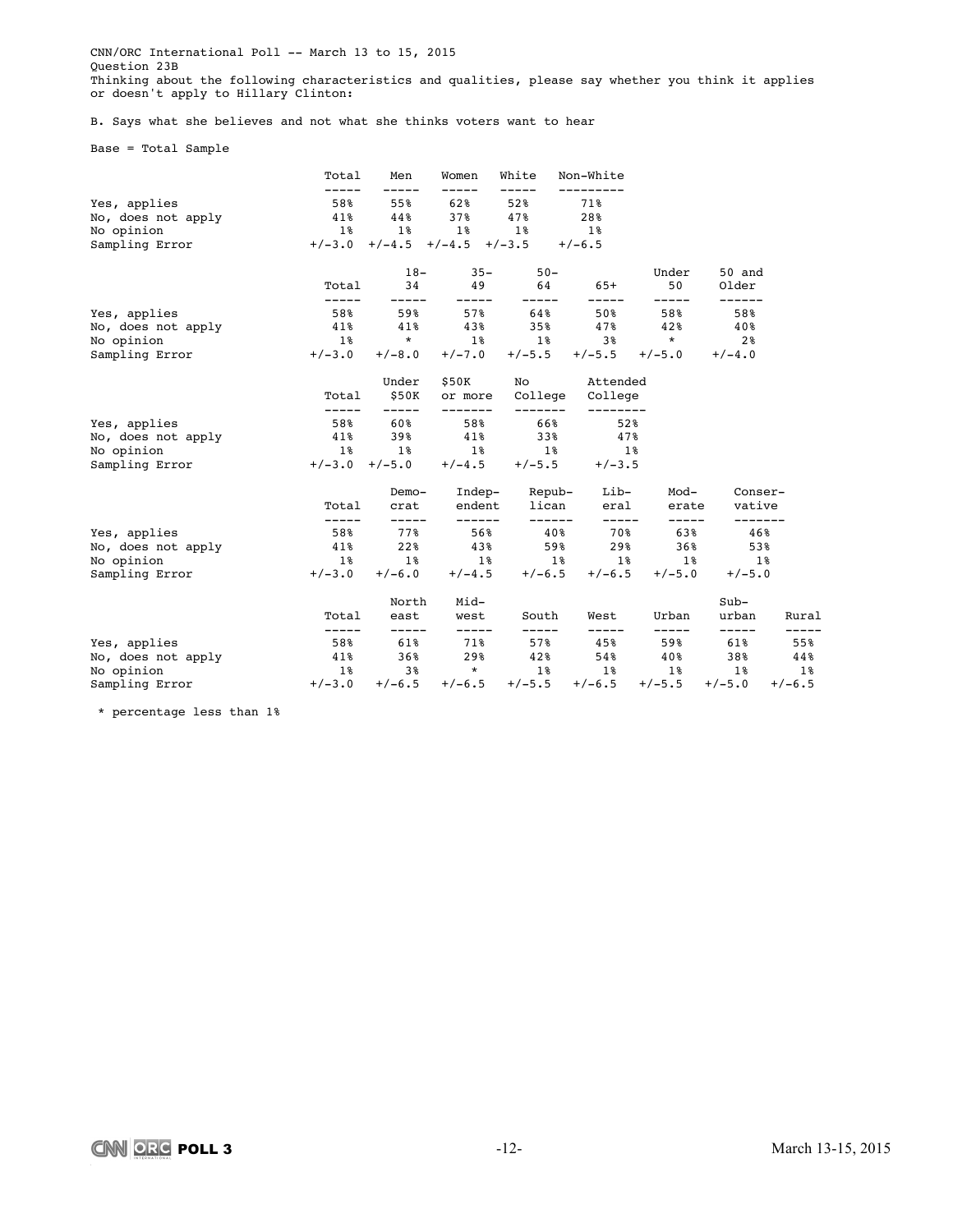CNN/ORC International Poll -- March 13 to 15, 2015 Question 23C Thinking about the following characteristics and qualities, please say whether you think it applies or doesn't apply to Hillary Clinton:

### C. Is honest and trustworthy

Base = Total Sample

|                    | Total          | Men            | Women                               | White                  | Non-White                  |              |                    |              |
|--------------------|----------------|----------------|-------------------------------------|------------------------|----------------------------|--------------|--------------------|--------------|
| Yes, applies       | 50%            | 44%            | 56%                                 | 39%                    | 75%                        |              |                    |              |
| No, does not apply | 49%            | 55%            | 43%                                 | 60%                    | 23%                        |              |                    |              |
| No opinion         | <b>1%</b>      | 1%             | 1%                                  | $1\,$ s                | 2%                         |              |                    |              |
| Sampling Error     |                |                | $+/-3.0$ $+/-4.5$ $+/-4.5$ $+/-3.5$ |                        | $+/-6.5$                   |              |                    |              |
|                    |                | $18-$          | $35 -$                              | $50 -$                 |                            | Under        | 50 and             |              |
|                    | Total          | 34<br>-----    | 49<br>-----                         | 64<br>-----            | 65+<br>-----               | 50<br>-----  | Older<br>------    |              |
| Yes, applies       | 50%            | 61%            | 47%                                 | $46\%$                 | 43%                        | 55%          | 45%                |              |
| No, does not apply | 49%            | 38%            | 53%                                 | 52%                    | 56%                        | 45%          | 53%                |              |
| No opinion         | $1\,$ $\,$     |                | 1% 1%                               |                        | $2\%$ 1%                   | $1\,$ s      | 2%                 |              |
| Sampling Error     | $+/-3.0$       | $+/-8.0$       | $+/-7.0$                            |                        | $+/-5.5$ $+/-5.5$ $+/-5.0$ |              | $+/-4.0$           |              |
|                    |                | Under          | \$50K                               |                        | No Attended                |              |                    |              |
|                    | Total          | \$50K<br>----- | or more<br>--------                 | College<br>-------     | College<br>--------        |              |                    |              |
| Yes, applies       | 50%            | 56%            | 47%                                 | 56%                    | 46%                        |              |                    |              |
| No, does not apply | 49%            | 438            | 52%                                 | 43%                    | 53%                        |              |                    |              |
| No opinion         | $1\,$ $8$      | <b>1%</b>      | $1\,$ %                             | $1\,$ %                | $1\,$ $\,$                 |              |                    |              |
| Sampling Error     | $+/-3.0$       | $+/-5.0$       | $+/-4.5$                            | $+/-5.5$               | $+/-3.5$                   |              |                    |              |
|                    |                | Demo-          |                                     | Indep- Repub-          | Lib-                       | Mod-         | Conser-            |              |
|                    | Total          | crat           |                                     | endent lican<br>------ | eral                       | erate        | vative<br>-------  |              |
| Yes, applies       | -----<br>50%   | -----<br>83%   | ------<br>48%                       | 15%                    | $--- - - -$<br>76%ร        | -----<br>59% | 25%                |              |
| No, does not apply | 49%            | 15%            | $51\%$                              | 85%                    | 23%                        | 39%          | 75%                |              |
| No opinion         | 1 <sup>8</sup> | 2 <sup>8</sup> | $1\,$ %                             | $\star$                |                            | $1\%$ 2%     | $1\,$ %            |              |
| Sampling Error     | $+/-3.0$       | $+/-6.0$       |                                     | $+/-4.5$ $+/-6.5$      | $+/-6.5$                   | $+/-5.0$     | $+/-5.0$           |              |
|                    |                | North          | Mid-                                |                        |                            |              | $Sub-$             |              |
|                    | Total          | east           | west                                | South                  | West                       | Urban        | urban              | Rural        |
| Yes, applies       | -----<br>50%   | -----<br>53%   | -----<br>$51\%$                     | -----<br>51%           | -----<br>45%               | -----<br>55% | $--- - - -$<br>50% | -----<br>43% |
| No, does not apply | 49%            | 44%            | 48%                                 | 48%                    | 55%                        | 44%          | 49%                | 57%          |
| No opinion         | $1\,$ $8$      | 2 %            | $\star$                             | $1\,$ $\,$             | $\star$                    | $1\,$ $\,$   | $1\,$ $\,$         | $\star$      |
| Sampling Error     | $+/-3.0$       | $+/-6.5$       | $+/-6.5$                            | $+/-5.5$               | $+/-6.5$                   | $+/-5.5$     | $+/-5.0$           | $+/-6.5$     |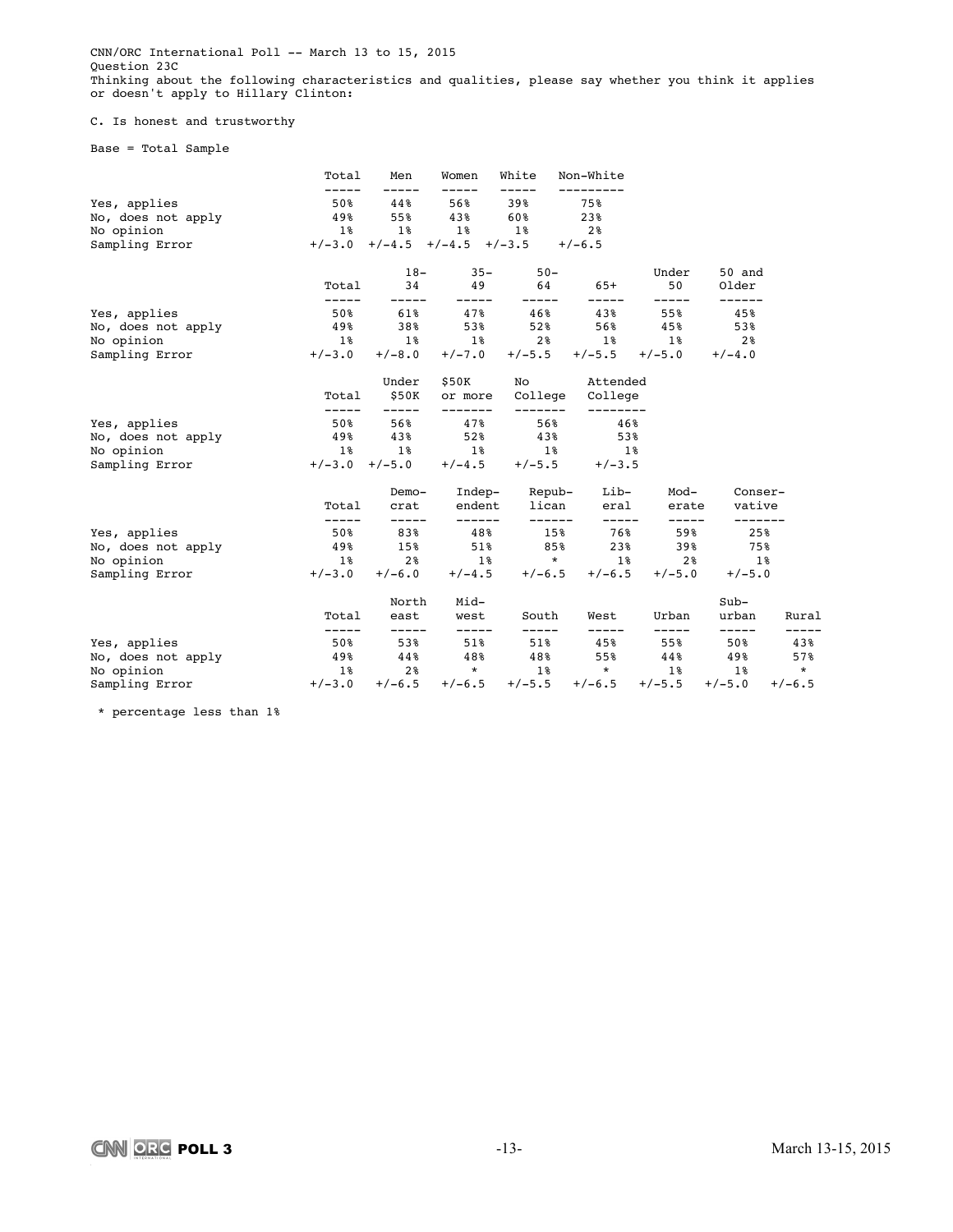CNN/ORC International Poll -- March 13 to 15, 2015 Question 25

As you may have heard, Hillary Clinton used a personal email address and home-based server to send and receive emails while she served as Secretary of State rather than using the governments email system. Based on what you have heard or read, how serious a problem is it that Clinton used a private email system while Secretary of State: Is it a very serious problem, somewhat serious, not too serious or not a serious problem at all?

Base = Total Sample

|                              | Total                | Men                  | Women              | White               | Non-White           |                |                   |                |
|------------------------------|----------------------|----------------------|--------------------|---------------------|---------------------|----------------|-------------------|----------------|
| Very serious                 | 31%                  | 39%                  | 24%                | 37%                 | 17%                 |                |                   |                |
| Somewhat serious             | 20%                  | 18%                  | 22%                | 20%                 | 20%                 |                |                   |                |
| Not too serious              | 23%                  | 19%                  | 28%                | 19%                 | 34%                 |                |                   |                |
| Not a serious problem at all | 25%                  | 24%                  | 25%                | 23%                 | 28%                 |                |                   |                |
| No opinion                   | $\star$              | $\star$              | $\star$            | $\star$             | $\star$             |                |                   |                |
| Sampling Error               | $+/-3.0$             | $+/-4.5$             | $+/-4.5$           | $+/-3.5$            | $+/-6.5$            |                |                   |                |
|                              |                      | $18-$                | $35 -$             | $50 -$              |                     | Under          | 50 and            |                |
|                              | Total                | 34                   | 49                 | 64                  | $65+$               | 50             | Older             |                |
| Very serious                 | -----<br>31%         | -----<br>29%         | -----<br>29%       | -----<br>28%        | -----<br>41%        | -----<br>29%   | ------<br>33%     |                |
| Somewhat serious             | 20%                  | 21%                  | 20%                | 23%                 | 14%                 | 21%            | 19%               |                |
| Not too serious              | 23%                  | 27%                  | 23%                | 24%                 | 19%                 | 25%            | 22%               |                |
| Not a serious problem at all | 25%                  | 23%                  | 28%                | 25%                 | 25%                 | 25%            | 25%               |                |
| No opinion                   | $\star$              | $\star$              | $1\%$              | $\star$             | $1\%$               | $\star$        | $\star$           |                |
| Sampling Error               | $+/-3.0$             | $+/-8.0$             | $+/-7.0$           | $+/-5.5$            | $+/-5.5$            | $+/-5.0$       | $+/-4.0$          |                |
|                              |                      | Under                | \$50K              | No                  | Attended            |                |                   |                |
|                              | Total<br>$--- - - -$ | \$50K<br>$- - - - -$ | or more<br>------- | College<br>-------- | College<br>-------- |                |                   |                |
| Very serious                 | 31%                  | 27%                  | 33%                | 28%                 | 33%                 |                |                   |                |
| Somewhat serious             | 20%                  | 21%                  | 20%                | 21%                 | 19%                 |                |                   |                |
| Not too serious              | 23%                  | 26%                  | 22%                | 24%                 | 23%                 |                |                   |                |
| Not a serious problem at all | 25%                  | 27%                  | 25%                | 26%                 | 24%                 |                |                   |                |
| No opinion                   | $\star$              | $^\star$             | $\star$            | $\star$             | $1\%$               |                |                   |                |
| Sampling Error               | $+/-3.0$             | $+/-5.0$             | $+/-4.5$           | $+/-5.5$            | $+/-3.5$            |                |                   |                |
|                              |                      | Demo-                | Indep-             | Repub-              | Lib-                | Mod-           | Conser-           |                |
|                              | Total<br>-----       | crat<br>-----        | endent<br>------   | lican<br>------     | eral<br>-----       | erate<br>----- | vative<br>------- |                |
| Very serious                 | 31%                  | 98                   | 32%                | 55%                 | 11%                 | 22%            | 53%               |                |
| Somewhat serious             | 20%                  | 22%                  | 19%                | 20%                 | 20%                 | 23%            | 17%               |                |
| Not too serious              | 23%                  | 34%                  | 22%                | 15%                 | 35%                 | 27%            | 14%               |                |
| Not a serious problem at all | 25%                  | 34%                  | 27%                | 98                  | 35%                 | 27%            | 15%               |                |
| No opinion                   | $\star$              | $\star$              | $\star$            | $1\%$               | $\star$             | $\star$        | $\star$           |                |
| Sampling Error               | $+/-3.0$             | $+/-6.0$             | $+/-4.5$           | $+/-6.5$            | $+/-6.5$            | $+/-5.0$       | $+/-5.0$          |                |
|                              |                      | North                | Mid-               |                     |                     |                | $Sub-$            |                |
|                              | Total<br>-----       | east<br>-----        | west               | South<br>-----      | West<br>-----       | Urban<br>----- | urban<br>-----    | Rural<br>----- |
| Very serious                 | 31%                  | 28%                  | -----<br>27%       | 35%                 | 33%                 | 26%            | 30%               | 38%            |
| Somewhat serious             | 20%                  | 21%                  | 23%                | 17%                 | 21%                 | 19%            | 24%               | 16%            |
| Not too serious              | 23%                  | 23%                  | 22%                | 26%                 | 22%                 | 25%            | 26%               | 18%            |
| Not a serious problem at all | 25%                  | 28%                  | 28%                | 22%                 | 23%                 | 29%            | 21%               | 27%            |
| No opinion                   | $\star$              | $\star$              | $\star$            | $1\%$               | $\star$             | $1\%$          | $\ast$            | $\star$        |
| Sampling Error               | $+/-3.0$             | $+/-6.5$             | $+/-6.5$           | $+/-5.5$            | $+/-6.5$            | $+/-5.5$       | $+/-5.0$          | $+/-6.5$       |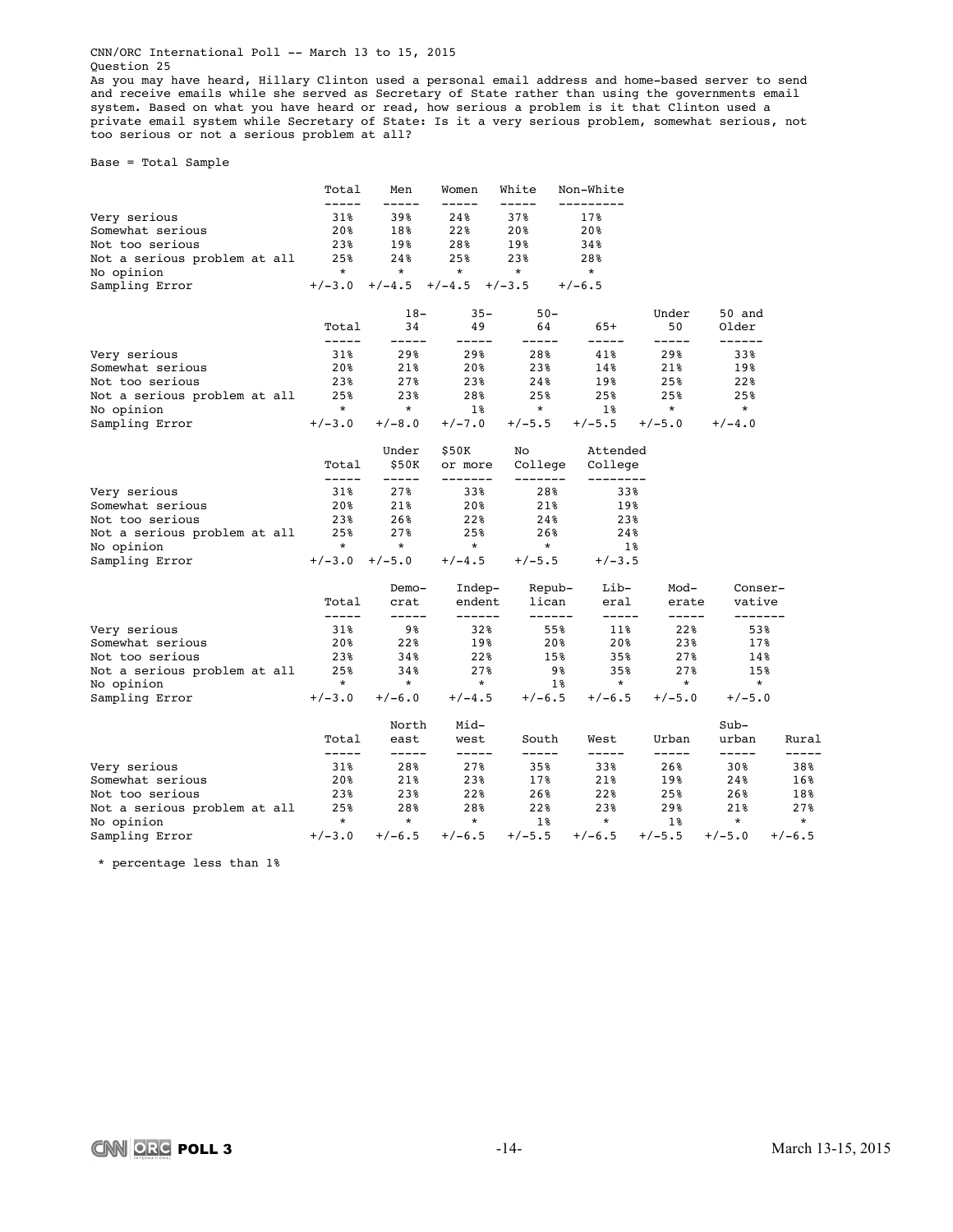CNN/ORC International Poll -- March 13 to 15, 2015 Question 26 Do you think that Hillary Clinton has or has not done enough to explain why she used a private email system while serving as Secretary of State?

Base = Total Sample

|                     | Total                | Men                | Women              | White                     | Non-White          |              |                 |          |
|---------------------|----------------------|--------------------|--------------------|---------------------------|--------------------|--------------|-----------------|----------|
| Has done enough     | 46%                  | 40%                | 51%                | 40%                       | 60%                |              |                 |          |
| Has not done enough | $51\%$               | 57%                | 46%                | 57%                       | 37%                |              |                 |          |
| No opinion          | 3%                   | 2 <sup>8</sup>     | 3%                 | 3%                        | 3%                 |              |                 |          |
| Sampling Error      | $+/-3.0$             | $+/-4.5$           | $+/-4.5$ $+/-3.5$  |                           | $+/-6.5$           |              |                 |          |
|                     |                      | $18-$              | $35 -$             | $50 -$                    |                    | Under        | 50 and          |          |
|                     | Total<br>-----       | 34<br>-----        | 49<br>-----        | 64<br>-----               | $65+$<br>-----     | 50<br>-----  | Older<br>------ |          |
| Has done enough     | 46%                  | 52%                | 44%                | 47%                       | 39%                | 48%          | 44%             |          |
| Has not done enough | $51\%$               | 45%                | 52%                | 52%                       | 59%                | 48%          | 55%             |          |
| No opinion          | 38                   | 3%                 | $4\,$ $\,$         | $1\,$ %                   | 2%                 | 3%           | $1\%$           |          |
| Sampling Error      | $+/-3.0$             | $+/-8.0$           | $+/-7.0$           | $+/-5.5$                  | $+/-5.5$           | $+/-5.0$     | $+/-4.0$        |          |
|                     |                      | Under              | \$50K              | No                        | Attended           |              |                 |          |
|                     | Total<br>$- - - - -$ | \$50K<br>-----     | or more<br>------- | College<br>-------        | College            |              |                 |          |
| Has done enough     | 46%                  | $51\%$             | 43%                | 47%                       | 45%                |              |                 |          |
| Has not done enough | 51%                  | 48%                | 54%                | 50%                       | 53%                |              |                 |          |
| No opinion          | 38                   | 2 <sup>8</sup>     | 3 <sup>8</sup>     | 38                        | 2 <sup>8</sup>     |              |                 |          |
| Sampling Error      | $+/-3.0$             | $+/-5.0$           | $+/-4.5$           | $+/-5.5$                  | $+/-3.5$           |              |                 |          |
|                     |                      | Demo-              |                    | Indep- Repub-             | Lib-               | Mod-         | Conser-         |          |
|                     | Total                | crat               | endent             | lican                     | eral               | erate        | vative          |          |
| Has done enough     | -----<br>46%         | $- - - - -$<br>68% | ------<br>46%      | ------<br>19 <sup>8</sup> | $--- - - -$<br>72% | -----<br>45% | -------<br>32%  |          |
| Has not done enough | $51\%$               | 30%                | 50%                | 79%                       | 26%                | 51%          | 67%             |          |
| No opinion          | 3%                   | $1\,$ s            | 38                 | 2 <sup>8</sup>            | 2 <sup>8</sup>     | $4\,$ $8$    | $1\%$           |          |
| Sampling Error      | $+/-3.0$             | $+/-6.0$           | $+/-4.5$           | $+/-6.5$                  | $+/-6.5$           | $+/-5.0$     | $+/-5.0$        |          |
|                     |                      | North              | Mid-               |                           |                    |              | $Sub-$          |          |
|                     | Total                | east               | west               | South                     | West               | Urban        | urban           | Rural    |
| Has done enough     | -----<br>46%         | -----<br>50%       | -----<br>51%       | -----<br>44%              | -----<br>41%       | -----<br>52% | -----<br>45%    | 41%      |
| Has not done enough | 51%                  | 46%                | 47%                | 54%                       | 57%                | 45%          | 53%             | 57%      |
| No opinion          | 3%                   | $4\,$ $8$          | 3%                 | 2 <sup>8</sup>            | 2 <sup>8</sup>     | 3%           | 2 <sup>8</sup>  | 2%       |
| Sampling Error      | $+/-3.0$             | $+/-6.5$           | $+/-6.5$           | $+/-5.5$                  | $+/-6.5$           | $+/-5.5$     | $+/-5.0$        | $+/-6.5$ |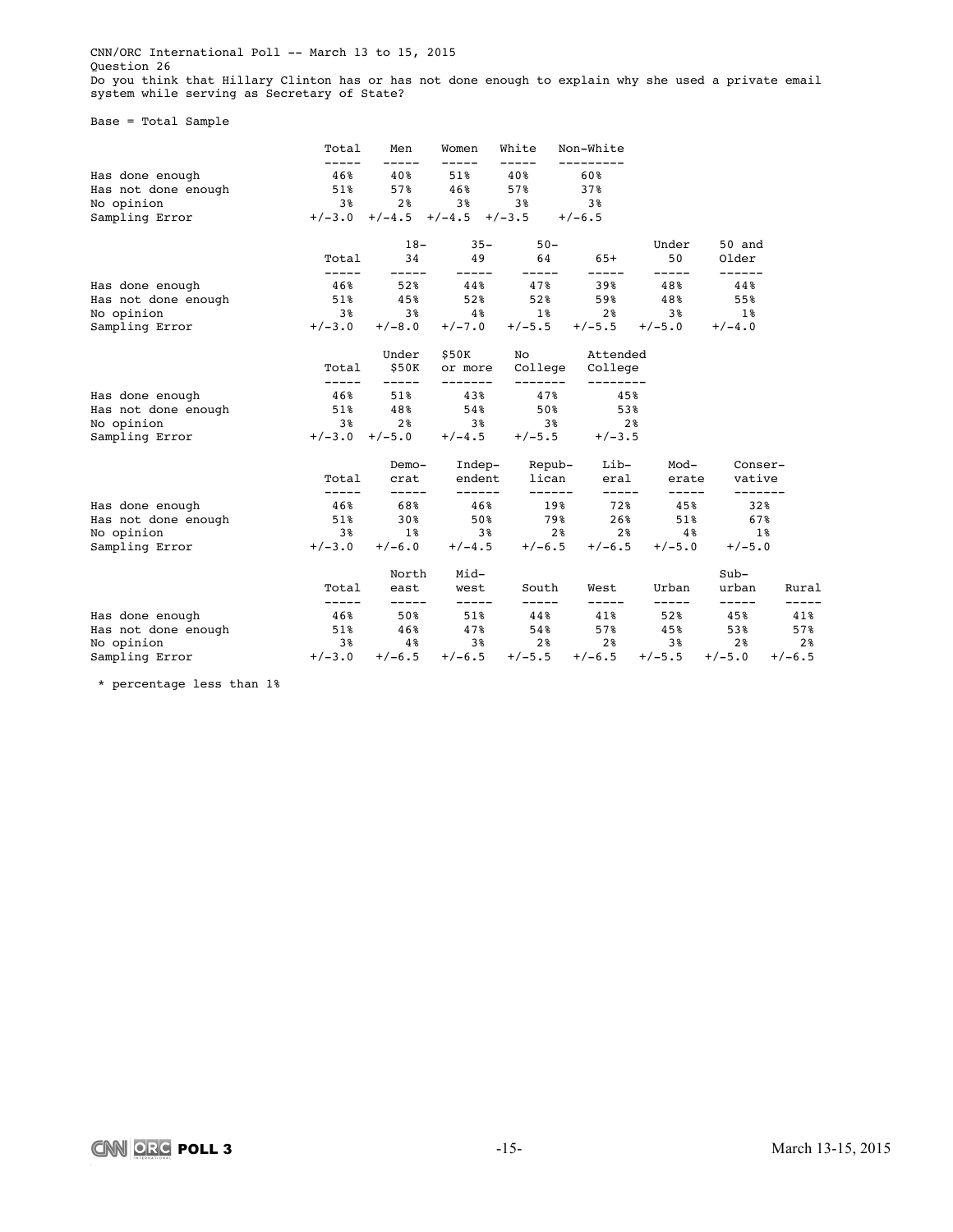CNN/ORC International Poll -- March 13 to 15, 2015 Question 27

Do you think Hillary Clinton has revealed too much about emails she sent or received during her time at the State Department, has revealed too little about those emails, or has revealed about the right amount about those emails?

Base = Total Sample

|                | Total          | Men            | Women               | White              | Non-White           |                |                   |          |
|----------------|----------------|----------------|---------------------|--------------------|---------------------|----------------|-------------------|----------|
| Too much       | 5%             | 4%             | 5%                  | 4%                 | 7%                  |                |                   |          |
| Too little     | 41%            | 47%            | 35%                 | 49%                | 22%                 |                |                   |          |
| Right amount   | 51%            | 46%            | 56%                 | 44%                | 67%                 |                |                   |          |
| No opinion     | 3%             | 3%             | 3%                  | 3%                 | 5%                  |                |                   |          |
| Sampling Error | $+/-3.0$       | $+/-4.5$       | $+/-4.5$            | $+/-3.5$           | $+/-6.5$            |                |                   |          |
|                |                | $18-$          | $35 -$              | $50 -$             |                     | Under          | 50 and            |          |
|                | Total<br>----- | 34<br>-----    | 49                  | 64<br>-----        | $65+$<br>-----      | 50<br>-----    | Older<br>------   |          |
| Too much       | 5%             | 7%             | 4%                  | 2 <sup>8</sup>     | 5%                  | 6%             | 3%                |          |
| Too little     | 41%            | 30%            | 40%                 | 44%                | 56%                 | 34%            | 48%               |          |
| Right amount   | 51%            | 59%            | 52%                 | 51%                | 37%                 | 56%            | 45%               |          |
| No opinion     | 3%             | 4%             | 4%                  | 3%                 | 3%                  | $4\%$          | 3%                |          |
| Sampling Error | $+/-3.0$       | $+/-8.0$       | $+/-7.0$            | $+/-5.5$           | $+/-5.5$            | $+/-5.0$       | $+/-4.0$          |          |
|                |                | Under          | \$50K               | No                 | Attended            |                |                   |          |
|                | Total<br>----- | \$50K<br>----- | or more<br>-------- | College<br>------- | College<br>-------- |                |                   |          |
| Too much       | 5%             | 7%             | 2 <sup>8</sup>      | 5%                 | 5%                  |                |                   |          |
| Too little     | 41%            | 36%            | 44%                 | 37%                | 44%                 |                |                   |          |
| Right amount   | 51%            | 55%            | 50%                 | 56%                | 48%                 |                |                   |          |
| No opinion     | 3%             | 2 <sup>8</sup> | 4%                  | 38                 | $4\%$               |                |                   |          |
| Sampling Error | $+/-3.0$       | $+/-5.0$       | $+/-4.5$            | $+/-5.5$           | $+/-3.5$            |                |                   |          |
|                |                | Demo-          | Indep-              | Repub-             | Lib-                | Mod-           | Conser-           |          |
|                | Total<br>----- | crat<br>-----  | endent<br>------    | lican<br>------    | eral<br>$--- - - -$ | erate<br>----- | vative<br>------- |          |
| Too much       | 5%             | 6%             | 6%                  | 2%                 | 3%                  | 6%             |                   | 3%       |
| Too little     | 41%            | 16%            | 42%                 | 68%                | 17%                 | 34%            | 62%               |          |
| Right amount   | 51%            | 76%            | 50%                 | 23%                | 76%                 | 57%            | 30%               |          |
| No opinion     | 3%             | 2 <sup>8</sup> | 38                  | 7%                 | 3%                  | 38             |                   | 4%       |
| Sampling Error | $+/-3.0$       | $+/-6.0$       | $+/-4.5$            | $+/-6.5$           | $+/-6.5$            | $+/-5.0$       | $+/-5.0$          |          |
|                |                | North          | Mid-                |                    |                     |                | $Sub-$            |          |
|                | Total<br>----- | east<br>-----  | west<br>-----       | South<br>-----     | West<br>-----       | Urban<br>----- | urban<br>-----    | Rural    |
| Too much       | 5%             | 8%             | $4\,$               | 5%                 | 3%                  | 7%             | 4%                | 38       |
| Too little     | 41%            | 34%            | 35%                 | 45%                | 46%                 | 35%            | 42%               | 47%      |
| Right amount   | 51%            | 50%            | 59%                 | 48%                | 49%                 | 56%            | 50%               | 48%      |
| No opinion     | 3%             | 8%             | 2 <sup>8</sup>      | 2%                 | 38                  | 3%             | 5%                | 2%       |
| Sampling Error | $+/-3.0$       | $+/-6.5$       | $+/-6.5$            | $+/-5.5$           | $+/-6.5$            | $+/-5.5$       | $+/-5.0$          | $+/-6.5$ |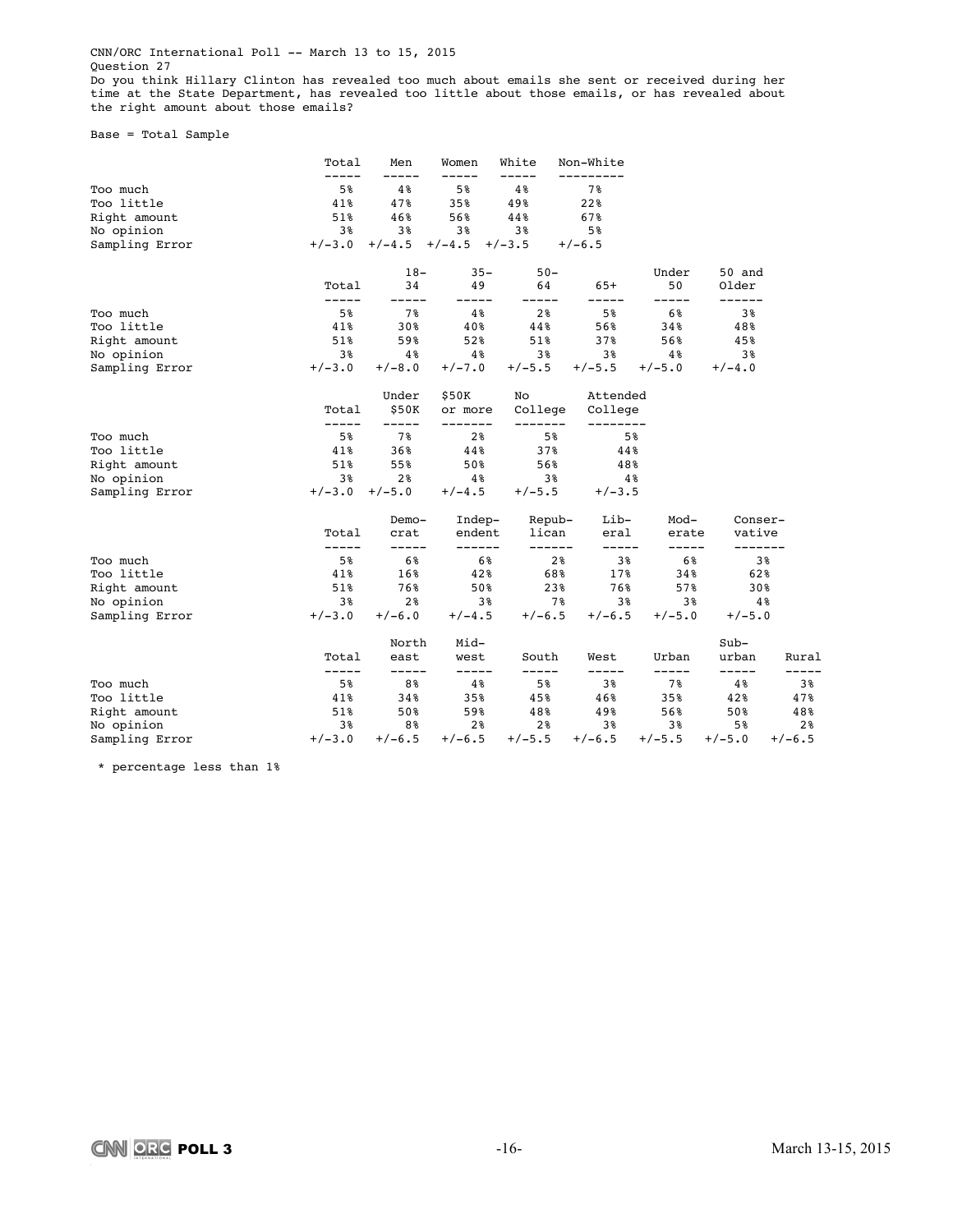CNN/ORC International Poll -- March 13 to 15, 2015 Question 28

Do you think Hillary Clinton did or did not do anything wrong by using a personal email address and home-based server to send and receive emails while she served as Secretary of State?

Base = Total Sample

|                                | Total                | Men                  | Women                      | White                   | Non-White                           |                    |                  |                |
|--------------------------------|----------------------|----------------------|----------------------------|-------------------------|-------------------------------------|--------------------|------------------|----------------|
| Did do something wrong         | -----<br>51%         | 54%                  | 47%                        | 58%                     | 35%                                 |                    |                  |                |
| Did not do anything wrong      | 47%                  | 44%                  | 51%                        | 40%                     | 63%                                 |                    |                  |                |
| No opinion                     | 2 <sup>8</sup>       | 2 <sup>8</sup>       | 2 <sup>8</sup>             | 2 <sup>°</sup>          | 2%                                  |                    |                  |                |
| Sampling Error                 | $+/-3.0$             |                      | $+/-4.5$ $+/-4.5$ $+/-3.5$ |                         | $+/-6.5$                            |                    |                  |                |
|                                |                      | $18-$                | $35 -$                     | $50 -$                  |                                     | Under              | 50 and           |                |
|                                | Total<br>$- - - - -$ | 34<br>-----          | 49<br>-----                | 64<br>-----             | $65+$<br>-----                      | 50<br>-----        | Older<br>------- |                |
| Did do something wrong         | 51%                  | 50%                  | 54%                        | 46%                     | 53%                                 | 52%                | 49%              |                |
| Did not do anything wrong      | 47%                  | 49%                  | 43%                        | 52%                     | 44%                                 | 46%ะ               | 49%              |                |
| No opinion                     | 2%                   | $1\,$ %              | 3 <sup>8</sup>             | 2%                      | 3 <sup>8</sup>                      | 2 <sup>°</sup>     | 2 <sup>°</sup>   |                |
| Sampling Error                 | $+/-3.0$             | $+/-8.0$             |                            |                         | $+/-7.0$ $+/-5.5$ $+/-5.5$ $+/-5.0$ |                    | $+/-4.0$         |                |
|                                |                      | Under                | \$50K                      |                         | No Attended                         |                    |                  |                |
|                                | Total<br>-----       | \$50K<br>$- - - - -$ | or more<br>-------         | -------                 | College College                     |                    |                  |                |
| Did do something wrong 51% 46% |                      |                      | 55%                        | 45%                     | 55%                                 |                    |                  |                |
| Did not do anything wrong 47%  |                      | 53%                  | 43%                        | 53%                     | 438                                 |                    |                  |                |
| No opinion                     | 2 <sup>8</sup>       | $1\,$ %              | 2 <sup>8</sup>             | 28                      | 2 <sup>8</sup>                      |                    |                  |                |
| Sampling Error                 | $+/-3.0$             | $+/-5.0$             | $+/-4.5$                   | $+/-5.5$                | $+/-3.5$                            |                    |                  |                |
|                                |                      | Demo-                |                            | Indep- Repub-           | Lib-                                | Mod-               | Conser-          |                |
|                                | Total                | crat                 |                            | endent lican<br>------- | eral<br>$------$                    | erate              | vative           |                |
| Did do something wrong         | $-----$<br>51%       | $- - - - -$<br>27%   | ------<br>53%              | 748                     | 33%                                 | $- - - - -$<br>45% | -------<br>67%   |                |
| Did not do anything wrong 47%  |                      | 71%                  | 45%                        | 25%                     | 64%                                 | 53%                | 31%              |                |
| No opinion                     | 2 <sup>8</sup>       | 2 <sup>8</sup>       | 2 %                        | $1\,$ $\,$              |                                     | $38$ 18            | 2 <sup>8</sup>   |                |
| Sampling Error                 | $+/-3.0$             | $+/-6.0$             | $+/-4.5$                   | $+/-6.5$                | $+/-6.5$                            | $+/-5.0$           | $+/-5.0$         |                |
|                                |                      | North                | Mid-                       |                         |                                     |                    | $Sub-$           |                |
|                                | Total<br>-----       | east<br>-----        | west<br>-----              | South<br>-----          | West                                | Urban              | urban            | Rural          |
| Did do something wrong         | 51%                  | 52%                  | 43%                        | 51%                     | -----<br>56%                        | -----<br>43%       | -----<br>52%     | 54%            |
| Did not do anything wrong      | 47%                  | 46%                  | 55%                        | 47%                     | 42%                                 | 55%                | 46%              | 44%            |
| No opinion                     | 28                   |                      | $2\frac{8}{9}$ 2%          |                         | $2\%$ $2\%$                         | 38                 | 2 <sup>8</sup>   | 2 <sup>8</sup> |
| Sampling Error                 | $+/-3.0$             | $+/-6.5$             | $+/-6.5$                   | $+/-5.5$                | $+/-6.5$                            | $+/-5.5$           | $+/-5.0$         | $+/-6.5$       |